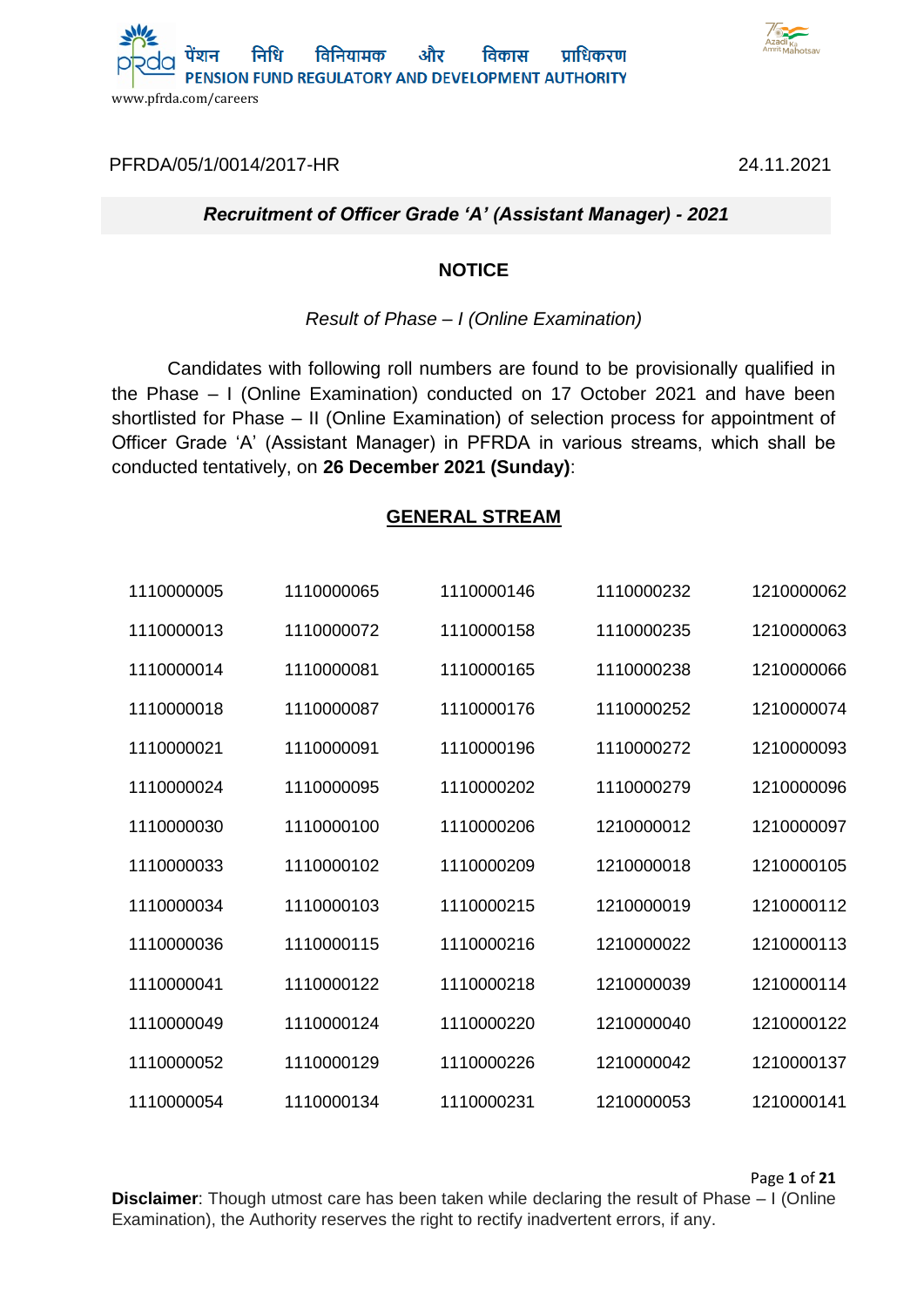

और विकास प्राधिकरण विनियामक PENSION FUND REGULATORY AND DEVELOPMENT AUTHORITY

www.pfrda.com/careers

| 1210000143 | 1210000305 | 1310000032 | 1310000124 | 1310000260 |
|------------|------------|------------|------------|------------|
| 1210000151 | 1210000312 | 1310000038 | 1310000126 | 1310000263 |
| 1210000154 | 1210000328 | 1310000039 | 1310000137 | 1310000268 |
| 1210000155 | 1210000329 | 1310000044 | 1310000138 | 1310000270 |
| 1210000159 | 1210000330 | 1310000061 | 1310000147 | 1310000271 |
| 1210000171 | 1210000331 | 1310000062 | 1310000152 | 1310000280 |
| 1210000176 | 1210000333 | 1310000063 | 1310000164 | 1310000281 |
| 1210000182 | 1210000353 | 1310000082 | 1310000171 | 1310000283 |
| 1210000184 | 1210000354 | 1310000083 | 1310000186 | 1310000309 |
| 1210000189 | 1210000358 | 1310000085 | 1310000189 | 1310000312 |
| 1210000191 | 1210000362 | 1310000086 | 1310000194 | 1310000313 |
| 1210000210 | 1210000370 | 1310000087 | 1310000200 | 1310000314 |
| 1210000232 | 1210000382 | 1310000091 | 1310000202 | 1310000318 |
| 1210000239 | 1210000396 | 1310000092 | 1310000203 | 1310000321 |
| 1210000245 | 1210000420 | 1310000096 | 1310000207 | 1310000328 |
| 1210000248 | 1210000444 | 1310000097 | 1310000208 | 1310000348 |
| 1210000250 | 1210000448 | 1310000104 | 1310000209 | 1310000349 |
| 1210000259 | 1310000003 | 1310000105 | 1310000226 | 1310000357 |
| 1210000265 | 1310000016 | 1310000109 | 1310000228 | 1310000365 |
| 1210000272 | 1310000017 | 1310000110 | 1310000235 | 1310000367 |
| 1210000287 | 1310000019 | 1310000111 | 1310000240 | 1310000375 |
| 1210000291 | 1310000023 | 1310000112 | 1310000241 | 1310000378 |
| 1210000299 | 1310000025 | 1310000118 | 1310000249 | 1310000381 |
| 1210000300 | 1310000031 | 1310000123 | 1310000257 | 1310000399 |

Page **2** of **21**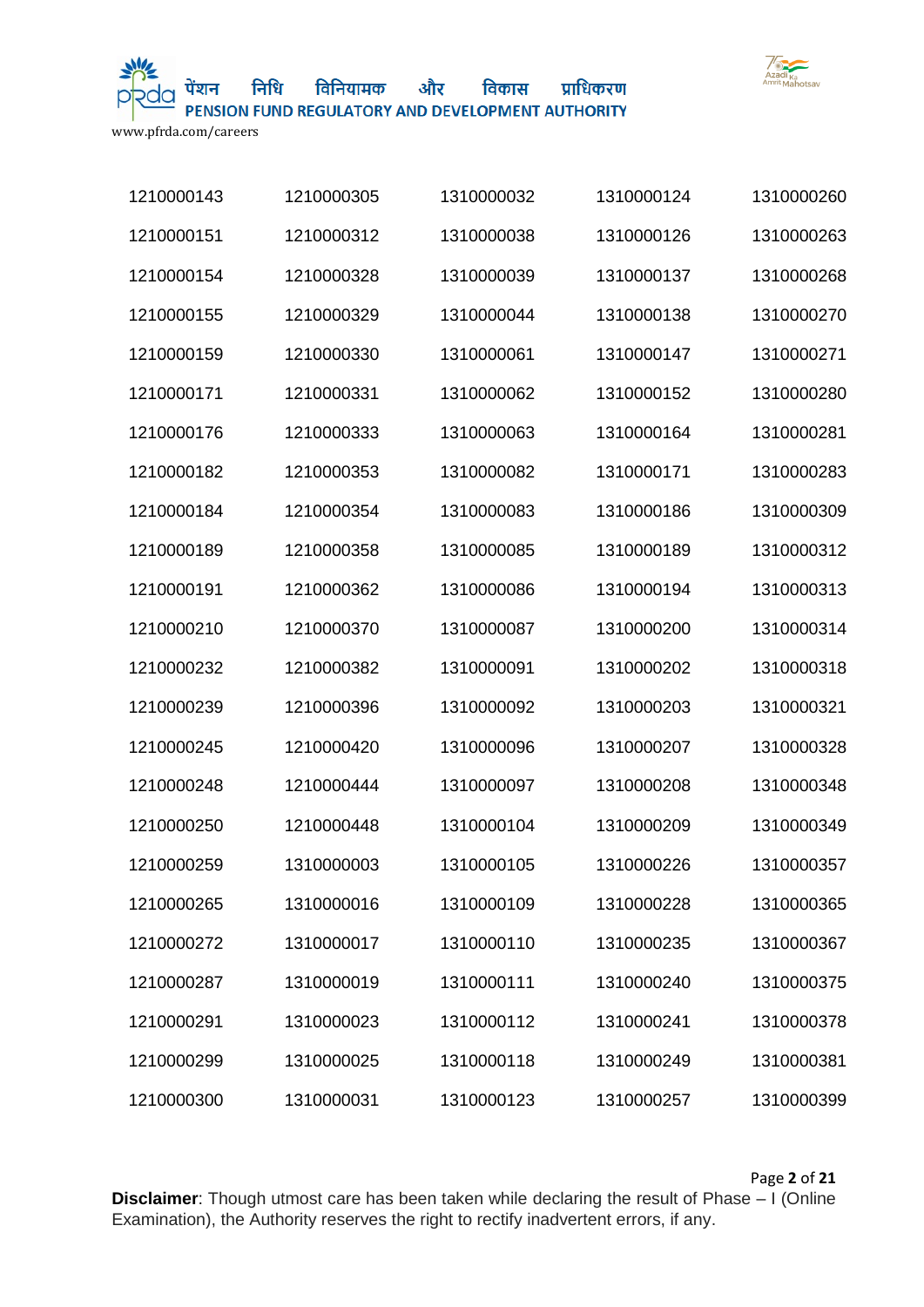

और विकास विनियामक

प्राधिकरण

PENSION FUND REGULATORY AND DEVELOPMENT AUTHORITY

www.pfrda.com/careers

| 1310000407 | 1410000084 | 1410000202 | 1510000040 | 1510000221 |
|------------|------------|------------|------------|------------|
| 1310000409 | 1410000085 | 1410000206 | 1510000043 | 1510000234 |
| 1310000425 | 1410000088 | 1410000207 | 1510000051 | 1510000235 |
| 1310000431 | 1410000107 | 1410000214 | 1510000052 | 1510000239 |
| 1310000436 | 1410000112 | 1410000216 | 1510000054 | 1510000244 |
| 1310000440 | 1410000114 | 1410000218 | 1510000055 | 1510000248 |
| 1410000002 | 1410000119 | 1410000221 | 1510000081 | 1510000278 |
| 1410000012 | 1410000121 | 1410000226 | 1510000086 | 1510000279 |
| 1410000022 | 1410000124 | 1410000236 | 1510000089 | 1510000297 |
| 1410000032 | 1410000128 | 1410000245 | 1510000090 | 1510000303 |
| 1410000033 | 1410000130 | 1410000251 | 1510000111 | 1510000319 |
| 1410000035 | 1410000133 | 1410000255 | 1510000117 | 1510000338 |
| 1410000037 | 1410000138 | 1410000256 | 1510000127 | 1510000340 |
| 1410000038 | 1410000146 | 1410000259 | 1510000129 | 1510000341 |
| 1410000039 | 1410000151 | 1410000272 | 1510000131 | 1510000355 |
| 1410000046 | 1410000152 | 1410000277 | 1510000135 | 1510000356 |
| 1410000050 | 1410000153 | 1410000278 | 1510000141 | 1510000377 |
| 1410000056 | 1410000155 | 1410000286 | 1510000147 | 1510000381 |
| 1410000057 | 1410000156 | 1510000004 | 1510000163 | 1510000385 |
| 1410000063 | 1410000161 | 1510000007 | 1510000166 | 1510000391 |
| 1410000065 | 1410000164 | 1510000008 | 1510000169 | 1510000393 |
| 1410000069 | 1410000171 | 1510000019 | 1510000170 | 1510000394 |
| 1410000070 | 1410000172 | 1510000024 | 1510000189 | 1510000396 |
| 1410000081 | 1410000199 | 1510000035 | 1510000199 | 1510000399 |

Page **3** of **21**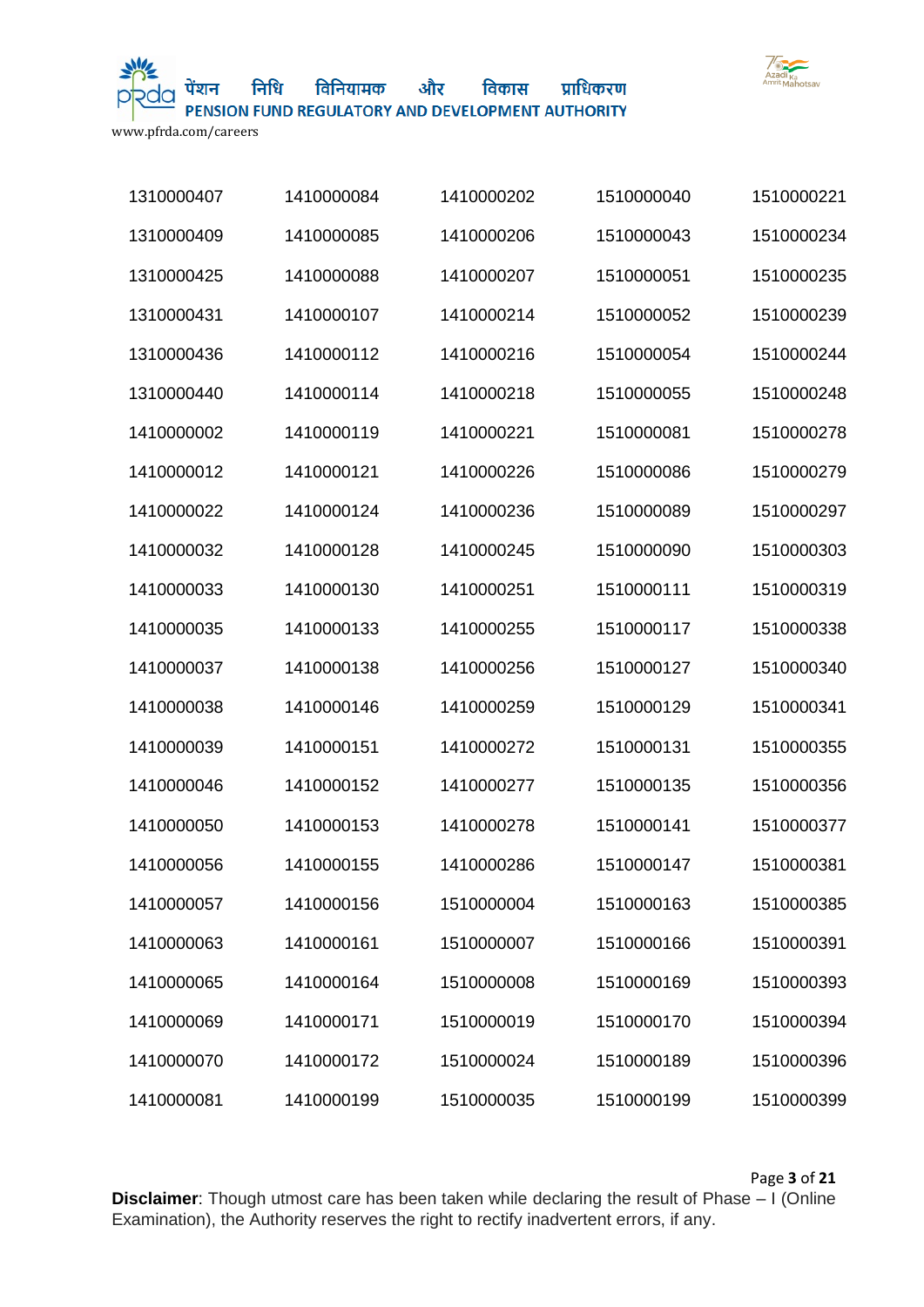

और विकास प्राधिकरण विनियामक PENSION FUND REGULATORY AND DEVELOPMENT AUTHORITY

www.pfrda.com/careers

| 1510000411 | 1610000017 | 1610000233 | 1610000391 | 1610000552 |
|------------|------------|------------|------------|------------|
| 1510000412 | 1610000021 | 1610000248 | 1610000414 | 1610000573 |
| 1510000421 | 1610000045 | 1610000250 | 1610000418 | 1610000578 |
| 1510000422 | 1610000051 | 1610000264 | 1610000424 | 1610000579 |
| 1510000425 | 1610000066 | 1610000272 | 1610000434 | 1610000595 |
| 1510000427 | 1610000067 | 1610000277 | 1610000435 | 1610000601 |
| 1510000432 | 1610000095 | 1610000278 | 1610000439 | 1610000612 |
| 1510000433 | 1610000100 | 1610000289 | 1610000445 | 1610000614 |
| 1510000435 | 1610000106 | 1610000309 | 1610000449 | 1610000625 |
| 1510000444 | 1610000124 | 1610000316 | 1610000450 | 1610000634 |
| 1510000453 | 1610000140 | 1610000323 | 1610000451 | 1610000649 |
| 1510000476 | 1610000144 | 1610000324 | 1610000454 | 1610000651 |
| 1510000479 | 1610000145 | 1610000328 | 1610000468 | 1610000654 |
| 1510000482 | 1610000150 | 1610000330 | 1610000478 | 1610000657 |
| 1510000483 | 1610000154 | 1610000331 | 1610000490 | 1610000658 |
| 1510000491 | 1610000155 | 1610000334 | 1610000498 | 1610000667 |
| 1510000492 | 1610000166 | 1610000338 | 1610000510 | 1610000674 |
| 1510000507 | 1610000193 | 1610000349 | 1610000519 | 1710000006 |
| 1510000509 | 1610000197 | 1610000362 | 1610000521 | 1710000012 |
| 1510000512 | 1610000209 | 1610000368 | 1610000529 | 1710000032 |
| 1510000514 | 1610000214 | 1610000375 | 1610000532 | 1710000039 |
| 1510000517 | 1610000215 | 1610000379 | 1610000534 | 1710000051 |
| 1510000518 | 1610000223 | 1610000385 | 1610000550 | 1710000054 |
| 1610000012 | 1610000229 | 1610000390 | 1610000551 | 1710000055 |

Page **4** of **21**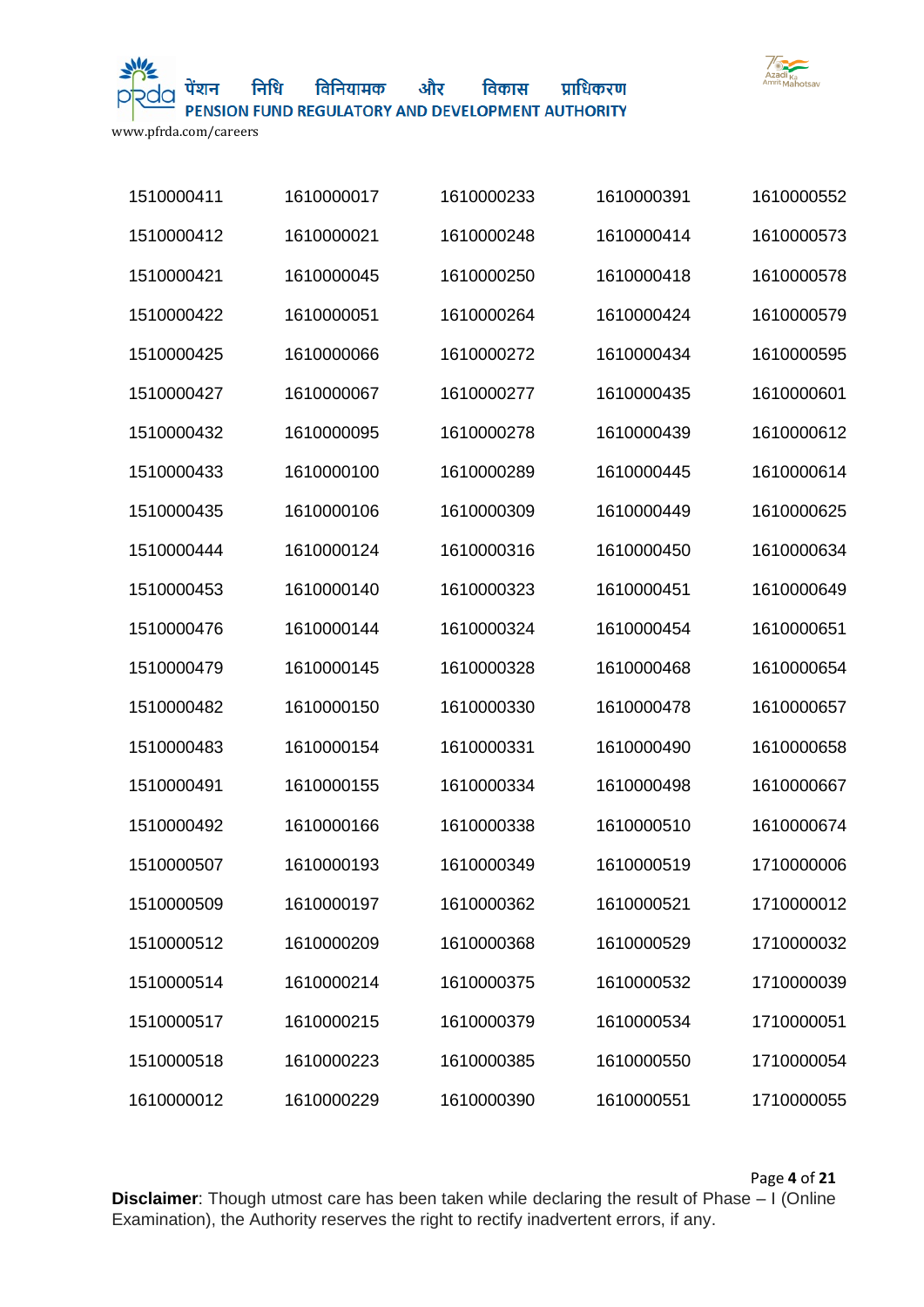

और विकास प्राधिकरण विनियामक

PENSION FUND REGULATORY AND DEVELOPMENT AUTHORITY

www.pfrda.com/careers

| 1710000071 | 1710000249 | 1710000398 | 1710000566 | 1710000767 |
|------------|------------|------------|------------|------------|
| 1710000072 | 1710000257 | 1710000401 | 1710000567 | 1710000782 |
| 1710000075 | 1710000259 | 1710000403 | 1710000574 | 1710000817 |
| 1710000084 | 1710000282 | 1710000414 | 1710000575 | 1710000825 |
| 1710000097 | 1710000285 | 1710000424 | 1710000618 | 1710000827 |
| 1710000107 | 1710000288 | 1710000428 | 1710000625 | 1710000829 |
| 1710000109 | 1710000292 | 1710000429 | 1710000632 | 1710000862 |
| 1710000126 | 1710000302 | 1710000433 | 1710000644 | 1710000873 |
| 1710000142 | 1710000303 | 1710000437 | 1710000650 | 1710000898 |
| 1710000154 | 1710000306 | 1710000439 | 1710000672 | 1710000918 |
| 1710000159 | 1710000312 | 1710000442 | 1710000673 | 1710000924 |
| 1710000171 | 1710000314 | 1710000443 | 1710000680 | 1710000943 |
| 1710000177 | 1710000323 | 1710000453 | 1710000684 | 1710000955 |
| 1710000179 | 1710000326 | 1710000457 | 1710000686 | 1710000972 |
| 1710000187 | 1710000337 | 1710000473 | 1710000690 | 1710000989 |
| 1710000195 | 1710000340 | 1710000474 | 1710000722 | 1710000996 |
| 1710000196 | 1710000345 | 1710000480 | 1710000728 | 1710001010 |
| 1710000211 | 1710000349 | 1710000490 | 1710000737 | 1710001013 |
| 1710000216 | 1710000356 | 1710000495 | 1710000740 | 1710001016 |
| 1710000229 | 1710000357 | 1710000496 | 1710000745 | 1710001024 |
| 1710000235 | 1710000362 | 1710000507 | 1710000747 | 1710001030 |
| 1710000238 | 1710000381 | 1710000521 | 1710000748 | 1710001037 |
| 1710000243 | 1710000385 | 1710000559 | 1710000749 | 1710001049 |
| 1710000247 | 1710000394 | 1710000561 | 1710000756 | 1710001051 |

Page **5** of **21**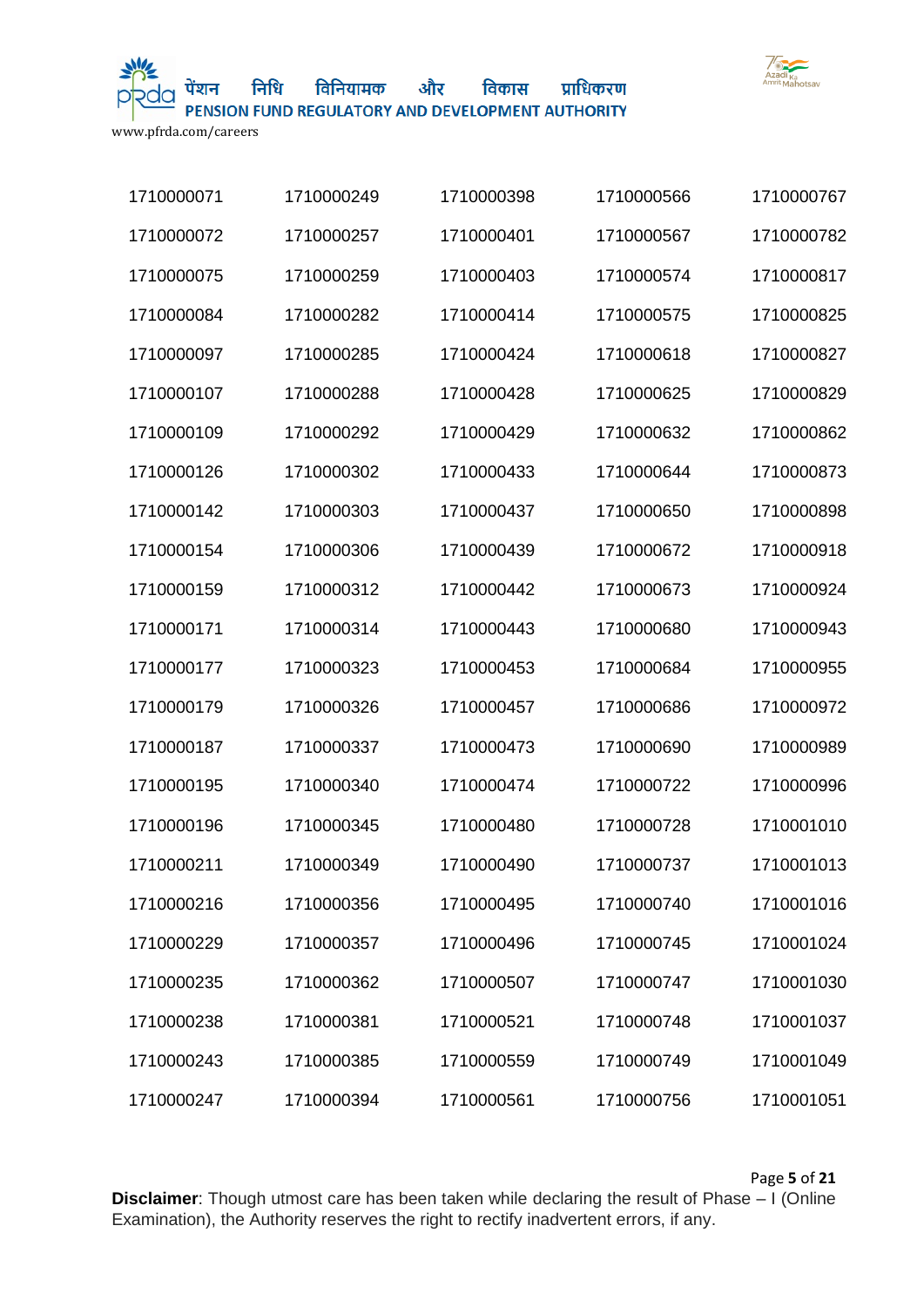

निधि

और विकास प्राधिकरण विनियामक PENSION FUND REGULATORY AND DEVELOPMENT AUTHORITY

www.pfrda.com/careers

| 1710001060 | 1710001237 | 1710001379 | 1710001505 | 1710001604 |
|------------|------------|------------|------------|------------|
| 1710001061 | 1710001242 | 1710001388 | 1710001510 | 1710001610 |
| 1710001067 | 1710001256 | 1710001391 | 1710001512 | 1710001617 |
| 1710001085 | 1710001269 | 1710001393 | 1710001518 | 1710001619 |
| 1710001121 | 1710001293 | 1710001396 | 1710001520 | 1710001626 |
| 1710001131 | 1710001295 | 1710001402 | 1710001522 | 1710001627 |
| 1710001139 | 1710001304 | 1710001403 | 1710001526 | 1710001636 |
| 1710001142 | 1710001305 | 1710001407 | 1710001531 | 1710001638 |
| 1710001148 | 1710001306 | 1710001414 | 1710001536 | 1710001647 |
| 1710001151 | 1710001307 | 1710001420 | 1710001541 | 1710001656 |
| 1710001160 | 1710001309 | 1710001430 | 1710001552 | 1710001657 |
| 1710001171 | 1710001316 | 1710001441 | 1710001554 | 1710001659 |
| 1710001186 | 1710001319 | 1710001442 | 1710001556 | 1710001666 |
| 1710001189 | 1710001321 | 1710001453 | 1710001564 | 1710001670 |
| 1710001191 | 1710001324 | 1710001454 | 1710001570 | 1710001673 |
| 1710001192 | 1710001327 | 1710001456 | 1710001575 | 1710001675 |
| 1710001198 | 1710001331 | 1710001465 | 1710001584 | 1710001676 |
| 1710001204 | 1710001333 | 1710001477 | 1710001589 | 1710001678 |
| 1710001207 | 1710001350 | 1710001478 | 1710001590 | 1710001682 |
| 1710001212 | 1710001358 | 1710001481 | 1710001592 | 1710001684 |
| 1710001217 | 1710001361 | 1710001489 | 1710001593 | 1710001687 |
| 1710001218 | 1710001368 | 1710001493 | 1710001598 | 1710001692 |
| 1710001229 | 1710001371 | 1710001499 | 1710001600 | 1710001696 |
| 1710001230 | 1710001374 | 1710001503 | 1710001602 | 1710001697 |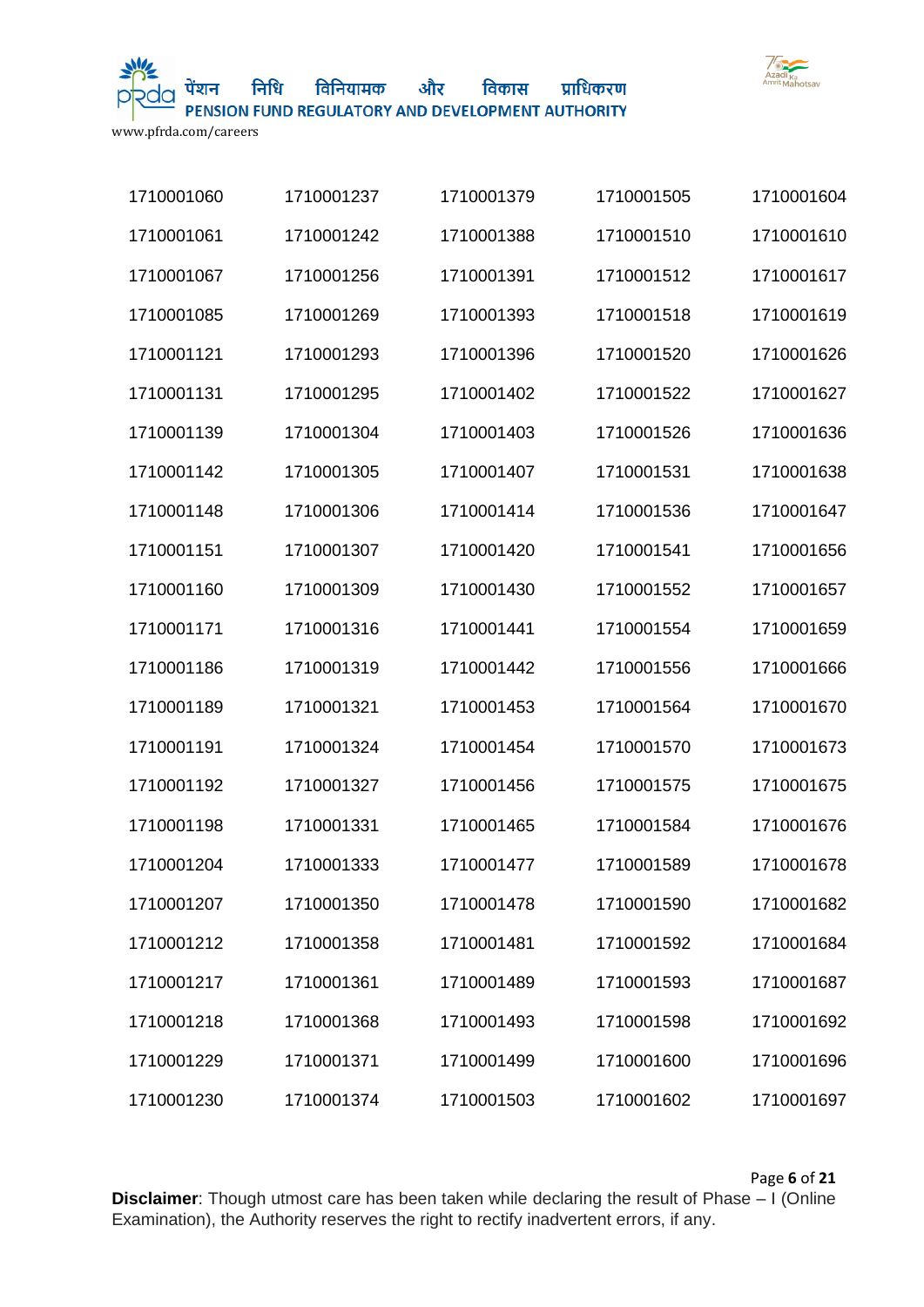

और विनियामक

PENSION FUND REGULATORY AND DEVELOPMENT AUTHORITY

विकास

प्राधिकरण

www.pfrda.com/careers

| 1710001712 | 1710001833 | 1710001915 | 1710002017 | 1710002149 |
|------------|------------|------------|------------|------------|
| 1710001717 | 1710001835 | 1710001917 | 1710002021 | 1710002161 |
| 1710001721 | 1710001837 | 1710001919 | 1710002022 | 1710002166 |
| 1710001725 | 1710001841 | 1710001921 | 1710002023 | 1810000006 |
| 1710001726 | 1710001848 | 1710001926 | 1710002027 | 1810000014 |
| 1710001729 | 1710001855 | 1710001927 | 1710002028 | 1810000015 |
| 1710001738 | 1710001859 | 1710001937 | 1710002030 | 1810000038 |
| 1710001748 | 1710001864 | 1710001939 | 1710002038 | 1810000052 |
| 1710001750 | 1710001865 | 1710001951 | 1710002041 | 1810000071 |
| 1710001756 | 1710001867 | 1710001960 | 1710002043 | 1810000075 |
| 1710001761 | 1710001874 | 1710001963 | 1710002050 | 1810000079 |
| 1710001762 | 1710001875 | 1710001968 | 1710002058 | 1810000088 |
| 1710001763 | 1710001876 | 1710001969 | 1710002063 | 1810000099 |
| 1710001768 | 1710001879 | 1710001981 | 1710002068 | 1810000108 |
| 1710001774 | 1710001886 | 1710001984 | 1710002075 | 1810000112 |
| 1710001778 | 1710001888 | 1710001985 | 1710002082 | 1810000147 |
| 1710001783 | 1710001892 | 1710001990 | 1710002084 | 1810000153 |
| 1710001793 | 1710001894 | 1710001991 | 1710002089 | 1810000155 |
| 1710001799 | 1710001895 | 1710001998 | 1710002096 | 1810000166 |
| 1710001800 | 1710001900 | 1710002004 | 1710002098 | 1810000169 |
| 1710001811 | 1710001902 | 1710002005 | 1710002102 | 1810000203 |
| 1710001812 | 1710001904 | 1710002006 | 1710002119 | 1810000206 |
| 1710001817 | 1710001907 | 1710002008 | 1710002124 | 1810000217 |
| 1710001832 | 1710001910 | 1710002013 | 1710002125 | 1810000242 |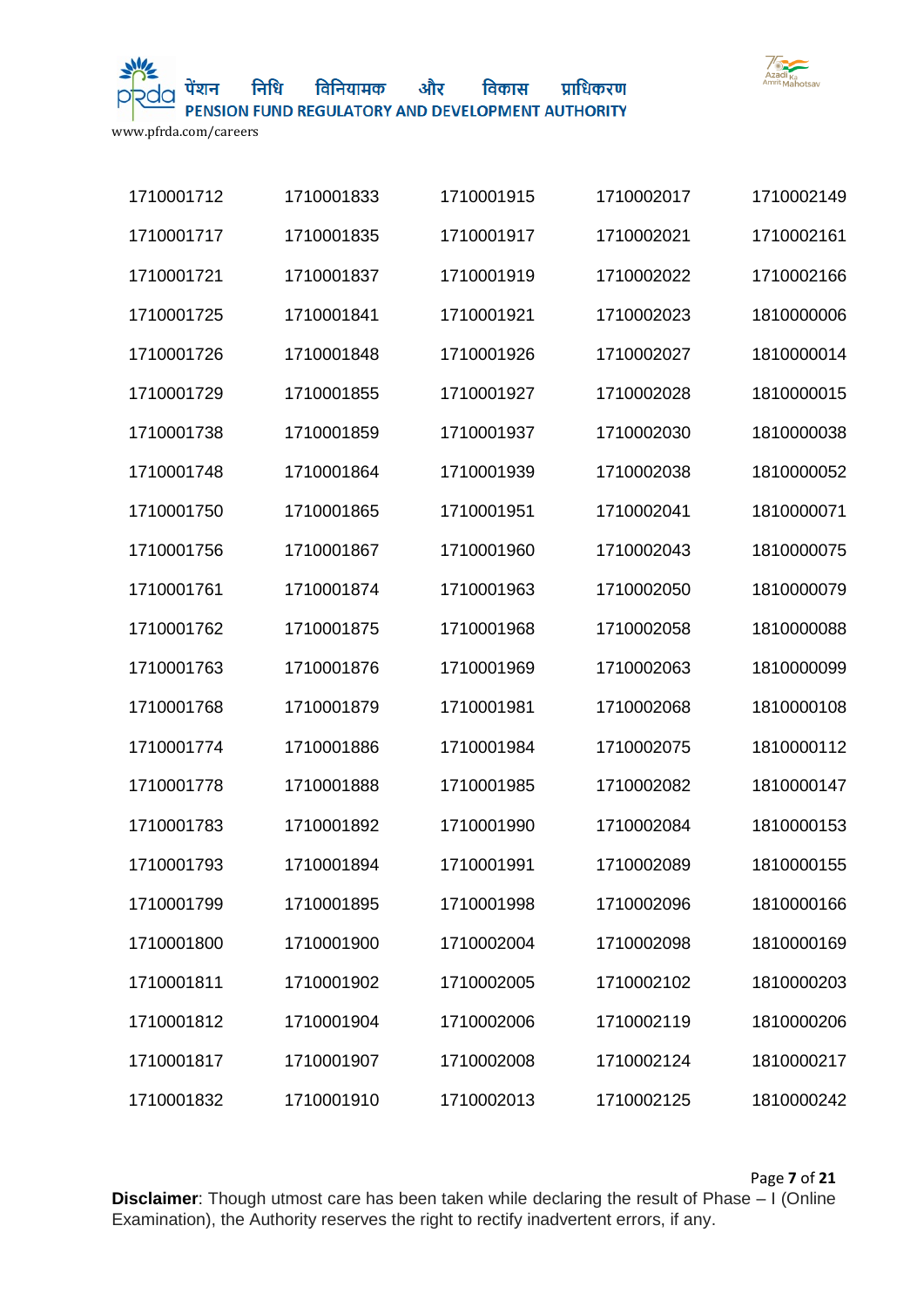

निधि

और विकास प्राधिकरण विनियामक

PENSION FUND REGULATORY AND DEVELOPMENT AUTHORITY

www.pfrda.com/careers

| 1810000268 | 1910000035 | 1910000207 | 1910000346 | 1910000503 |
|------------|------------|------------|------------|------------|
| 1810000277 | 1910000041 | 1910000225 | 1910000355 | 1910000505 |
| 1810000287 | 1910000061 | 1910000231 | 1910000369 | 1910000513 |
| 1810000293 | 1910000063 | 1910000240 | 1910000371 | 1910000533 |
| 1810000296 | 1910000069 | 1910000246 | 1910000373 | 1910000534 |
| 1810000302 | 1910000078 | 1910000248 | 1910000398 | 1910000550 |
| 1810000342 | 1910000083 | 1910000263 | 1910000411 | 1910000554 |
| 1810000373 | 1910000098 | 1910000274 | 1910000414 | 1910000555 |
| 1810000400 | 1910000108 | 1910000275 | 1910000417 | 1910000560 |
| 1810000405 | 1910000111 | 1910000279 | 1910000427 | 1910000561 |
| 1810000428 | 1910000114 | 1910000287 | 1910000431 | 1910000566 |
| 1810000442 | 1910000133 | 1910000294 | 1910000433 | 1910000608 |
| 1810000444 | 1910000136 | 1910000299 | 1910000441 | 1910000621 |
| 1810000457 | 1910000138 | 1910000304 | 1910000464 | 1910000625 |
| 1810000459 | 1910000144 | 1910000305 | 1910000466 | 1910000631 |
| 1810000495 | 1910000153 | 1910000311 | 1910000474 | 1910000642 |
| 1810000501 | 1910000161 | 1910000320 | 1910000477 | 1910000654 |
| 1810000510 | 1910000166 | 1910000321 | 1910000481 | 1910000657 |
| 1810000530 | 1910000171 | 1910000324 | 1910000485 | 1910000660 |
| 1810000540 | 1910000175 | 1910000330 | 1910000487 | 1910000669 |
| 1810000542 | 1910000178 | 1910000331 | 1910000492 | 1910000674 |
| 1910000016 | 1910000187 | 1910000333 | 1910000494 | 1910000682 |
| 1910000029 | 1910000189 | 1910000335 | 1910000496 | 1910000694 |
| 1910000033 | 1910000190 | 1910000345 | 1910000500 | 1910000697 |

Page **8** of **21**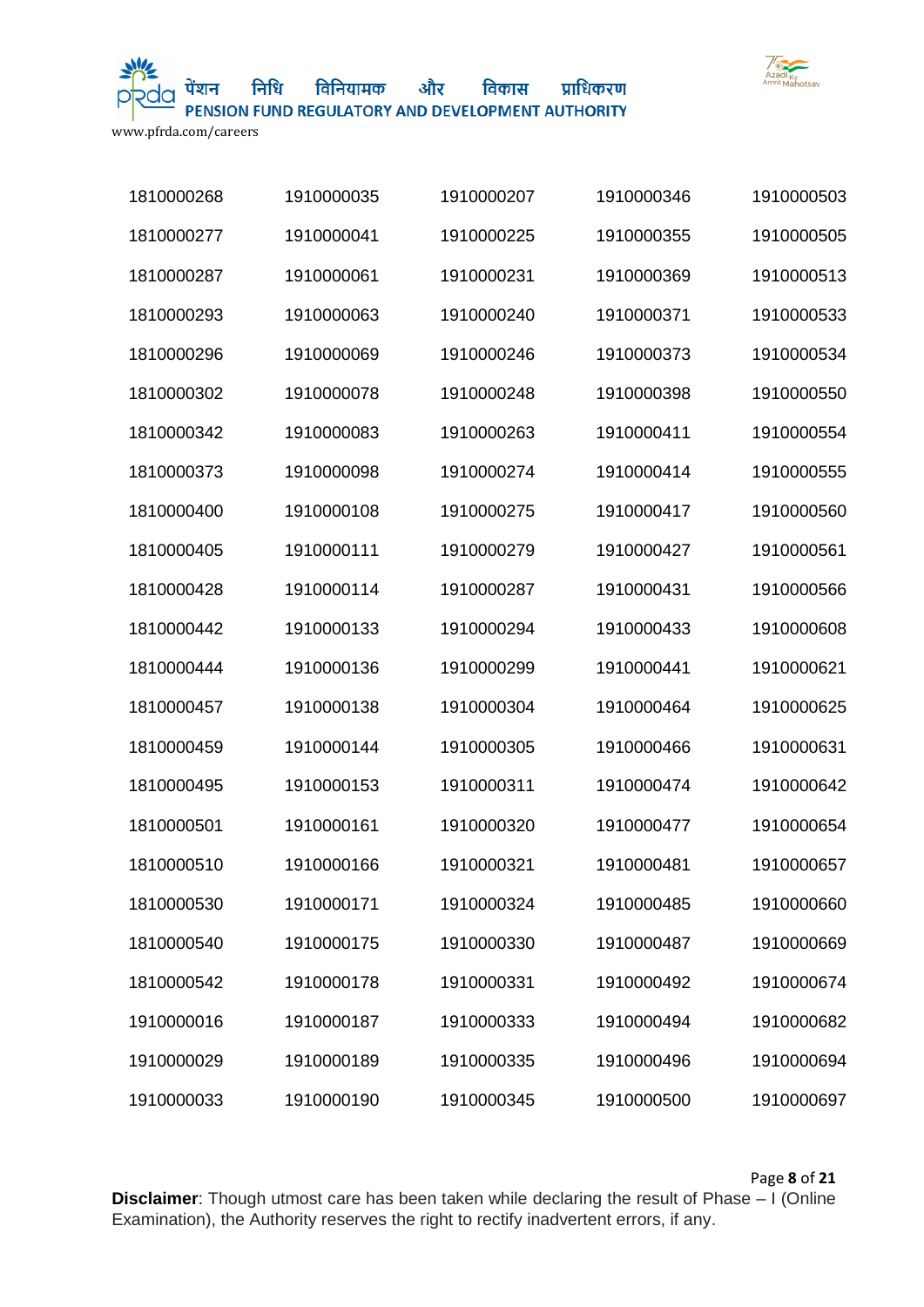

और विकास प्राधिकरण विनियामक

PENSION FUND REGULATORY AND DEVELOPMENT AUTHORITY

www.pfrda.com/careers

| 1910000699 | 1910000856 | 2010000031 | 2010000175 | 2010000292 |
|------------|------------|------------|------------|------------|
| 1910000705 | 1910000861 | 2010000034 | 2010000177 | 2010000309 |
| 1910000706 | 1910000874 | 2010000049 | 2010000182 | 2010000310 |
| 1910000709 | 1910000876 | 2010000053 | 2010000184 | 2010000314 |
| 1910000718 | 1910000881 | 2010000055 | 2010000187 | 2010000317 |
| 1910000722 | 1910000896 | 2010000056 | 2010000189 | 2010000327 |
| 1910000733 | 1910000900 | 2010000072 | 2010000196 | 2010000328 |
| 1910000735 | 1910000913 | 2010000073 | 2010000198 | 2010000333 |
| 1910000740 | 1910000944 | 2010000086 | 2010000206 | 2010000339 |
| 1910000741 | 1910000945 | 2010000089 | 2010000211 | 2010000365 |
| 1910000743 | 1910000947 | 2010000092 | 2010000214 | 2010000377 |
| 1910000746 | 1910000948 | 2010000102 | 2010000228 | 2010000383 |
| 1910000751 | 1910000959 | 2010000109 | 2010000229 | 2010000402 |
| 1910000764 | 1910000963 | 2010000119 | 2010000230 | 2010000408 |
| 1910000771 | 1910000969 | 2010000120 | 2010000231 | 2010000409 |
| 1910000780 | 1910000976 | 2010000121 | 2010000240 | 2010000410 |
| 1910000790 | 1910000988 | 2010000123 | 2010000244 | 2010000412 |
| 1910000799 | 1910001006 | 2010000124 | 2010000245 | 2010000415 |
| 1910000803 | 1910001009 | 2010000136 | 2010000246 | 2010000420 |
| 1910000804 | 1910001026 | 2010000141 | 2010000265 | 2010000423 |
| 1910000809 | 1910001028 | 2010000142 | 2010000271 | 2010000428 |
| 1910000822 | 2010000016 | 2010000144 | 2010000272 | 2010000440 |
| 1910000832 | 2010000021 | 2010000149 | 2010000274 | 2010000445 |
| 1910000851 | 2010000028 | 2010000162 | 2010000290 | 2010000448 |

Page **9** of **21**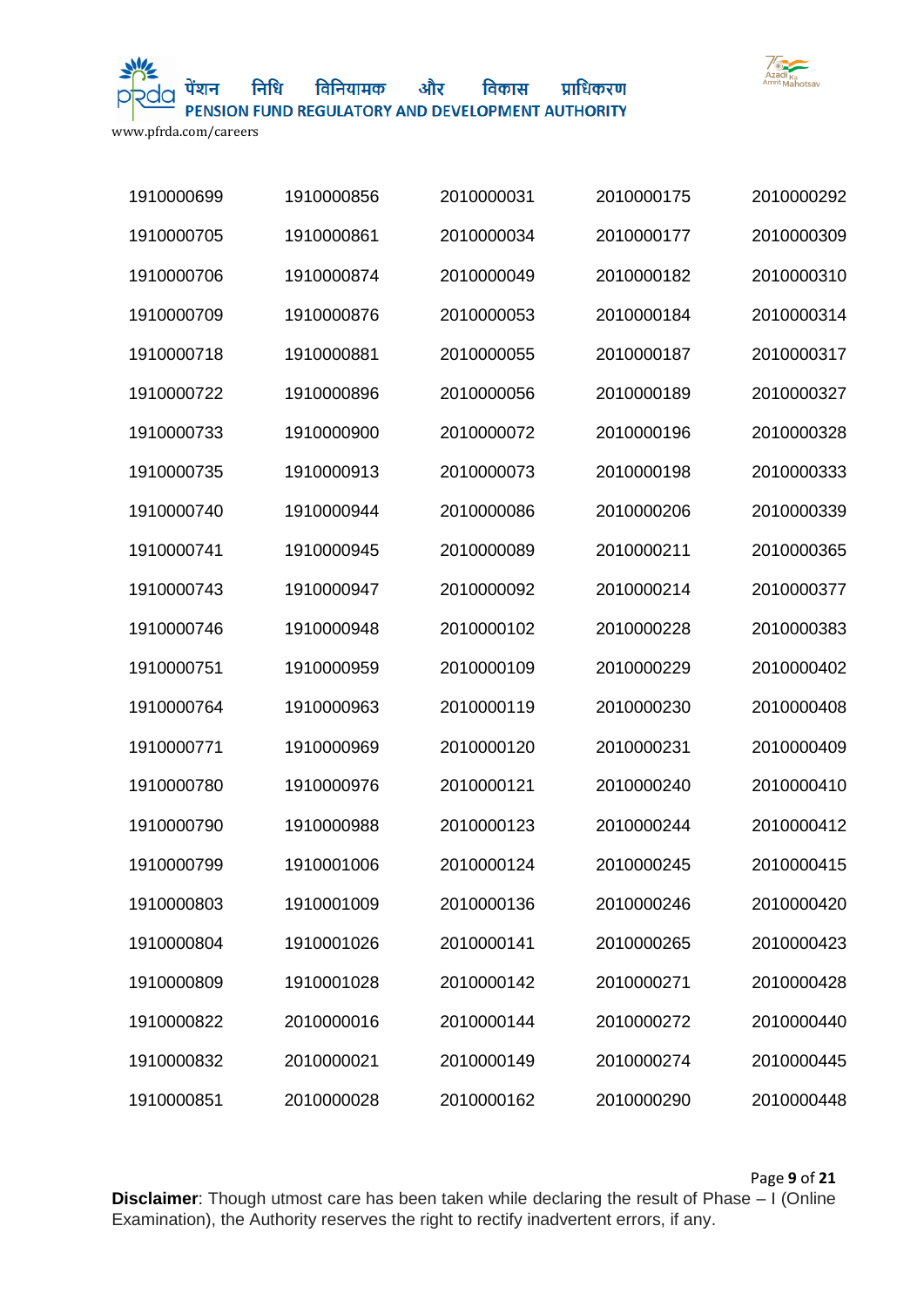

और विकास विनियामक

प्राधिकरण

PENSION FUND REGULATORY AND DEVELOPMENT AUTHORITY

www.pfrda.com/careers

| 2010000454 | 2110000099 | 2110000224 | 2110000383 | 2110000600 |
|------------|------------|------------|------------|------------|
| 2010000457 | 2110000101 | 2110000229 | 2110000392 | 2110000601 |
| 2010000466 | 2110000111 | 2110000233 | 2110000394 | 2110000605 |
| 2010000468 | 2110000112 | 2110000247 | 2110000401 | 2110000610 |
| 2010000473 | 2110000117 | 2110000250 | 2110000423 | 2110000626 |
| 2010000480 | 2110000120 | 2110000255 | 2110000436 | 2110000638 |
| 2010000482 | 2110000123 | 2110000256 | 2110000439 | 2110000650 |
| 2010000484 | 2110000125 | 2110000261 | 2110000451 | 2110000655 |
| 2010000487 | 2110000150 | 2110000275 | 2110000475 | 2110000661 |
| 2010000512 | 2110000152 | 2110000286 | 2110000482 | 2110000667 |
| 2110000024 | 2110000156 | 2110000289 | 2110000499 | 2110000675 |
| 2110000038 | 2110000157 | 2110000304 | 2110000502 | 2110000680 |
| 2110000043 | 2110000159 | 2110000318 | 2110000512 | 2110000685 |
| 2110000044 | 2110000165 | 2110000321 | 2110000524 | 2110000698 |
| 2110000045 | 2110000174 | 2110000329 | 2110000528 | 2110000701 |
| 2110000051 | 2110000190 | 2110000334 | 2110000529 | 2210000007 |
| 2110000054 | 2110000192 | 2110000340 | 2110000551 | 2210000011 |
| 2110000058 | 2110000197 | 2110000343 | 2110000566 | 2210000023 |
| 2110000059 | 2110000207 | 2110000354 | 2110000572 | 2210000026 |
| 2110000063 | 2110000213 | 2110000373 | 2110000574 | 2210000027 |
| 2110000066 | 2110000215 | 2110000374 | 2110000582 | 2210000031 |
| 2110000067 | 2110000216 | 2110000375 | 2110000590 | 2210000042 |
| 2110000091 | 2110000217 | 2110000376 | 2110000593 | 2210000049 |
| 2110000098 | 2110000222 | 2110000382 | 2110000598 | 2210000051 |

Page **10** of **21**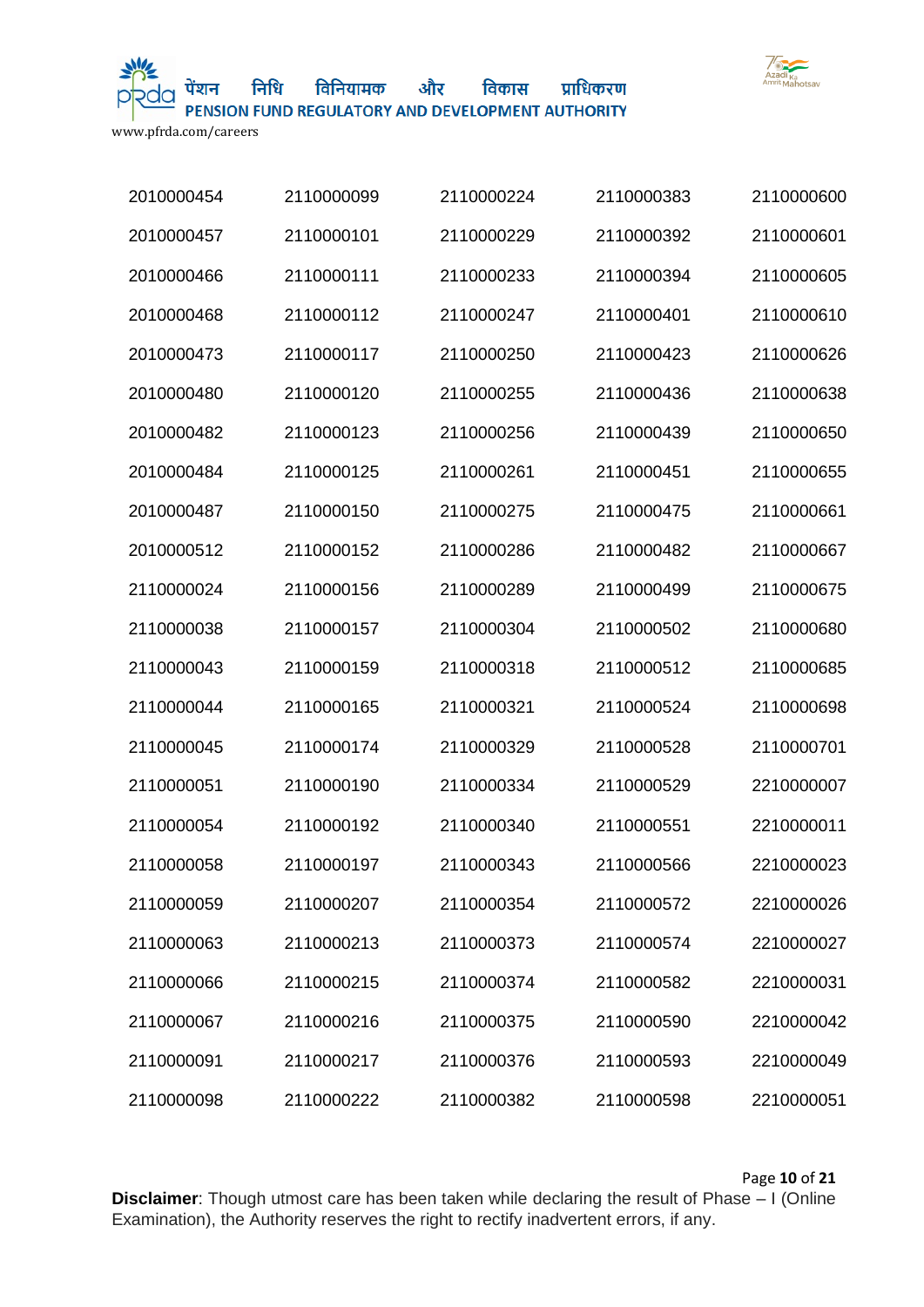

निधि विनियामक

और विकास प्राधिकरण

PENSION FUND REGULATORY AND DEVELOPMENT AUTHORITY

www.pfrda.com/careers

| 2210000053 | 2210000186 | 2210000324 | 2210000447 | 2310000090 |
|------------|------------|------------|------------|------------|
| 2210000055 | 2210000190 | 2210000331 | 2210000456 | 2310000093 |
| 2210000070 | 2210000199 | 2210000333 | 2210000458 | 2310000098 |
| 2210000076 | 2210000206 | 2210000334 | 2210000468 | 2310000105 |
| 2210000080 | 2210000207 | 2210000335 | 2210000477 | 2310000120 |
| 2210000085 | 2210000210 | 2210000338 | 2210000480 | 2310000124 |
| 2210000088 | 2210000223 | 2210000355 | 2210000481 | 2310000127 |
| 2210000099 | 2210000239 | 2210000368 | 2210000482 | 2310000132 |
| 2210000106 | 2210000240 | 2210000371 | 2310000001 | 2310000133 |
| 2210000110 | 2210000242 | 2210000374 | 2310000008 | 2310000140 |
| 2210000111 | 2210000248 | 2210000378 | 2310000025 | 2310000142 |
| 2210000113 | 2210000263 | 2210000381 | 2310000026 | 2310000144 |
| 2210000115 | 2210000271 | 2210000392 | 2310000031 | 2310000147 |
| 2210000129 | 2210000272 | 2210000393 | 2310000034 | 2310000158 |
| 2210000133 | 2210000289 | 2210000397 | 2310000037 | 2310000160 |
| 2210000136 | 2210000292 | 2210000402 | 2310000051 | 2310000163 |
| 2210000137 | 2210000294 | 2210000404 | 2310000063 | 2310000165 |
| 2210000141 | 2210000298 | 2210000408 | 2310000067 | 2310000166 |
| 2210000142 | 2210000300 | 2210000413 | 2310000069 | 2310000172 |
| 2210000150 | 2210000304 | 2210000421 | 2310000070 | 2310000179 |
| 2210000160 | 2210000310 | 2210000423 | 2310000071 | 2310000185 |
| 2210000173 | 2210000312 | 2210000427 | 2310000074 | 2310000194 |
| 2210000178 | 2210000320 | 2210000434 | 2310000087 | 2310000200 |
| 2210000184 | 2210000321 | 2210000441 | 2310000088 | 2310000201 |

Page **11** of **21**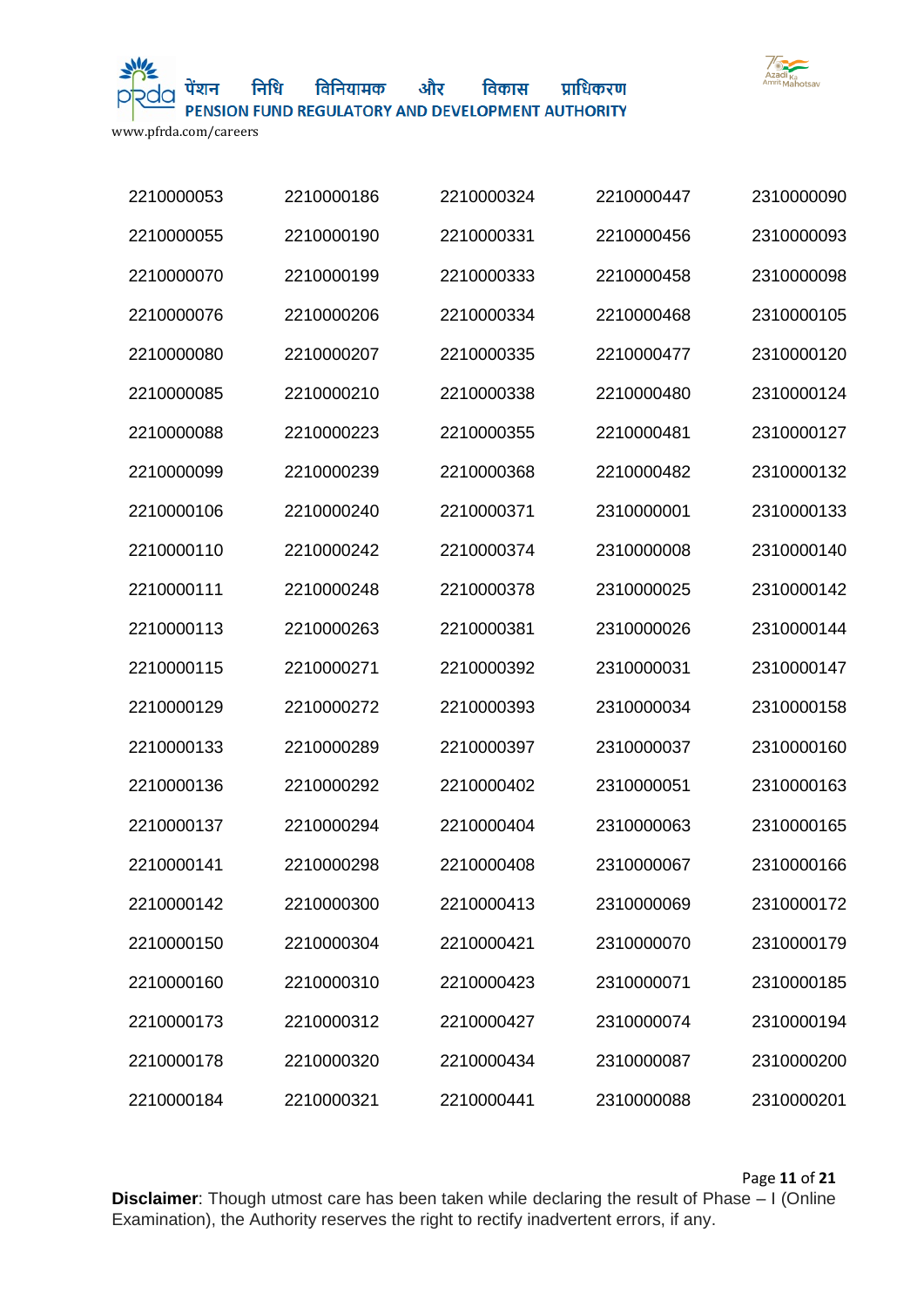

निधि विनियामक

और विकास प्राधिकरण PENSION FUND REGULATORY AND DEVELOPMENT AUTHORITY

www.pfrda.com/careers

| 2310000209 | 2310000313 | 2310000400 | 2310000495 | 2310000595 |
|------------|------------|------------|------------|------------|
| 2310000210 | 2310000318 | 2310000405 | 2310000504 | 2310000606 |
| 2310000215 | 2310000321 | 2310000411 | 2310000506 | 2310000607 |
| 2310000229 | 2310000322 | 2310000412 | 2310000512 | 2310000610 |
| 2310000230 | 2310000327 | 2310000414 | 2310000515 | 2310000611 |
| 2310000233 | 2310000329 | 2310000418 | 2310000518 | 2310000620 |
| 2310000237 | 2310000335 | 2310000420 | 2310000521 | 2310000627 |
| 2310000239 | 2310000336 | 2310000424 | 2310000529 | 2310000631 |
| 2310000244 | 2310000341 | 2310000426 | 2310000531 | 2310000633 |
| 2310000252 | 2310000344 | 2310000431 | 2310000533 | 2310000647 |
| 2310000253 | 2310000346 | 2310000432 | 2310000536 | 2310000656 |
| 2310000254 | 2310000347 | 2310000435 | 2310000558 | 2310000661 |
| 2310000265 | 2310000351 | 2310000439 | 2310000559 | 2310000662 |
| 2310000269 | 2310000362 | 2310000446 | 2310000561 | 2310000665 |
| 2310000270 | 2310000369 | 2310000448 | 2310000563 | 2310000667 |
| 2310000275 | 2310000374 | 2310000450 | 2310000564 | 2310000670 |
| 2310000277 | 2310000381 | 2310000453 | 2310000565 | 2310000673 |
| 2310000279 | 2310000382 | 2310000456 | 2310000571 | 2310000675 |
| 2310000288 | 2310000384 | 2310000461 | 2310000576 | 2310000677 |
| 2310000290 | 2310000385 | 2310000470 | 2310000577 | 2310000681 |
| 2310000296 | 2310000387 | 2310000473 | 2310000580 | 2310000683 |
| 2310000305 | 2310000388 | 2310000475 | 2310000581 | 2310000692 |
| 2310000306 | 2310000391 | 2310000476 | 2310000584 | 2310000700 |
| 2310000312 | 2310000393 | 2310000489 | 2310000589 | 2310000701 |

Page **12** of **21**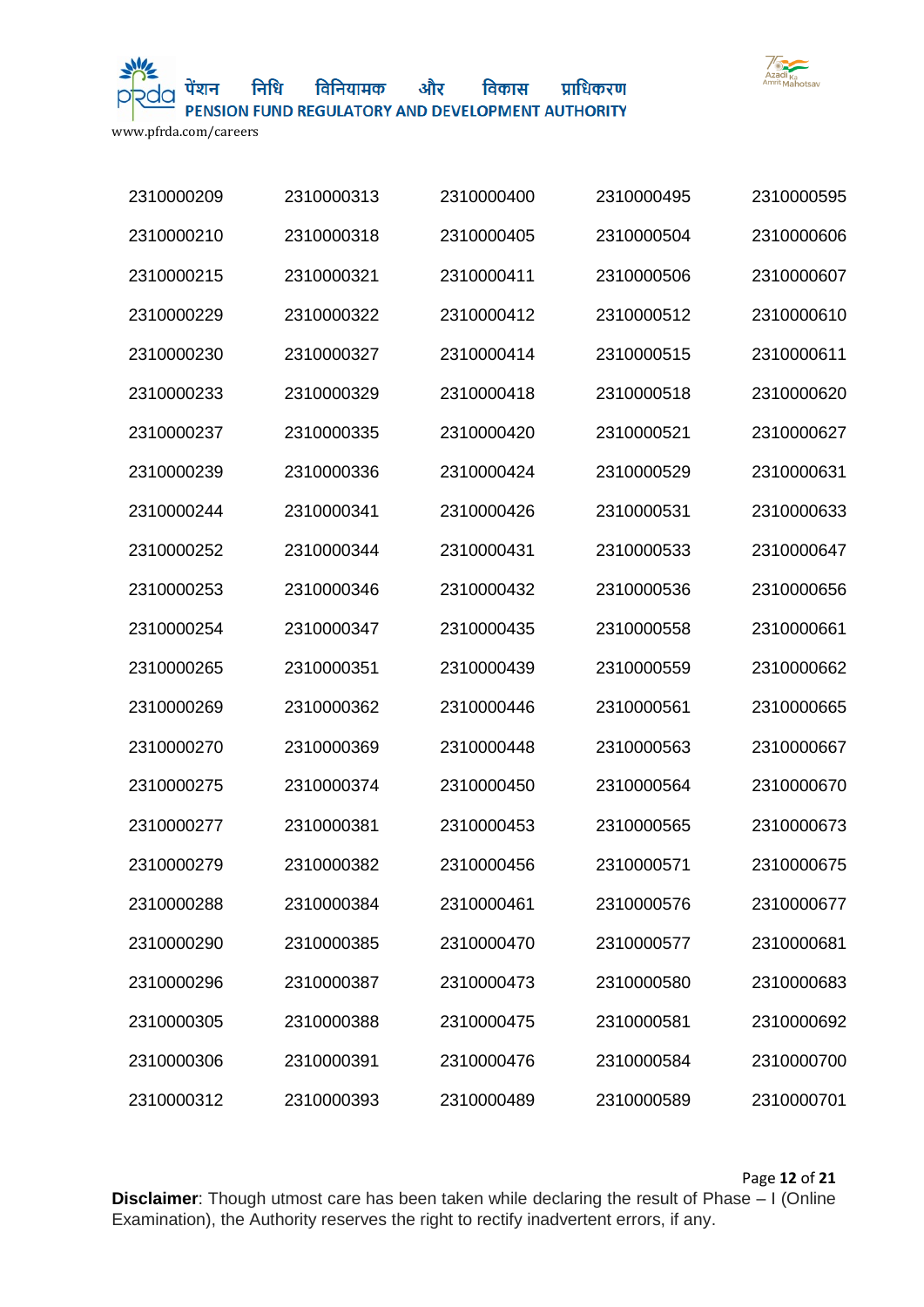

और विकास विनियामक

प्राधिकरण

PENSION FUND REGULATORY AND DEVELOPMENT AUTHORITY

www.pfrda.com/careers

| 2310000706 | 2310000811 | 2310000935 | 2410000008 | 2410000085 |
|------------|------------|------------|------------|------------|
| 2310000708 | 2310000814 | 2310000938 | 2410000011 | 2410000091 |
| 2310000713 | 2310000818 | 2310000944 | 2410000012 | 2410000096 |
| 2310000714 | 2310000819 | 2310000948 | 2410000013 | 2410000097 |
| 2310000719 | 2310000829 | 2310000953 | 2410000014 | 2410000098 |
| 2310000727 | 2310000830 | 2310000968 | 2410000017 | 2410000103 |
| 2310000728 | 2310000835 | 2310000972 | 2410000021 | 2410000104 |
| 2310000730 | 2310000836 | 2310000973 | 2410000023 | 2410000126 |
| 2310000734 | 2310000838 | 2310000992 | 2410000025 | 2410000127 |
| 2310000744 | 2310000839 | 2310000993 | 2410000027 | 2410000132 |
| 2310000749 | 2310000841 | 2310001003 | 2410000031 | 2410000139 |
| 2310000752 | 2310000850 | 2310001022 | 2410000039 | 2410000140 |
| 2310000756 | 2310000856 | 2310001023 | 2410000045 | 2410000142 |
| 2310000761 | 2310000868 | 2310001024 | 2410000049 | 2410000149 |
| 2310000767 | 2310000871 | 2310001027 | 2410000052 | 2410000151 |
| 2310000780 | 2310000872 | 2310001030 | 2410000058 | 2410000152 |
| 2310000783 | 2310000873 | 2310001035 | 2410000060 | 2410000155 |
| 2310000789 | 2310000896 | 2310001053 | 2410000061 | 2410000158 |
| 2310000791 | 2310000899 | 2310001056 | 2410000062 | 2410000166 |
| 2310000798 | 2310000900 | 2310001058 | 2410000068 | 2410000167 |
| 2310000800 | 2310000909 | 2310001063 | 2410000069 | 2410000171 |
| 2310000803 | 2310000920 | 2310001065 | 2410000073 | 2410000172 |
| 2310000805 | 2310000922 | 2310001067 | 2410000075 | 2410000173 |
| 2310000807 | 2310000927 | 2410000001 | 2410000081 | 2410000178 |

Page **13** of **21**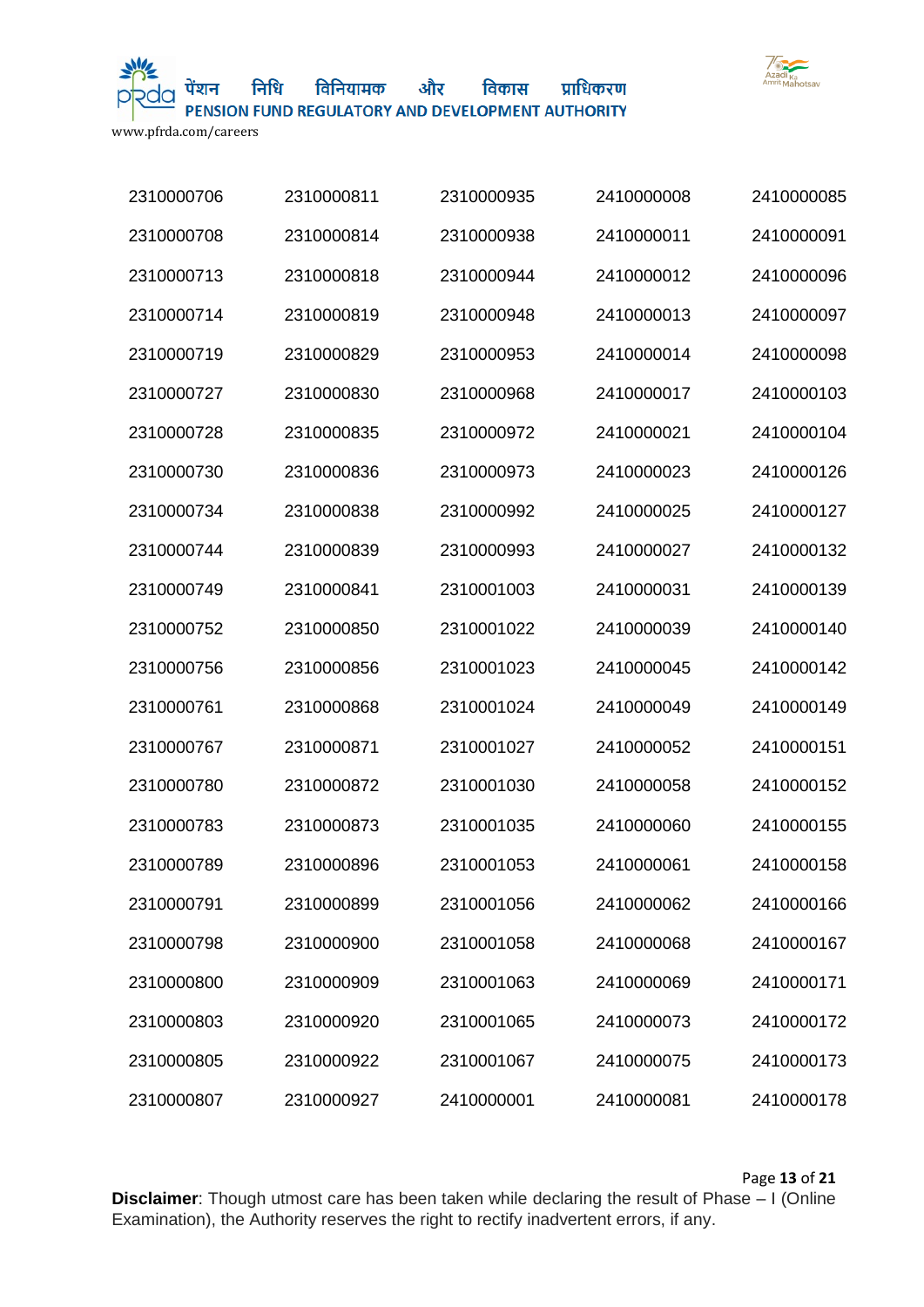

और विनियामक

PENSION FUND REGULATORY AND DEVELOPMENT AUTHORITY

विकास

प्राधिकरण

www.pfrda.com/careers

| 2410000180 | 2410000286 | 2410000380 | 2510000012 | 2510000134 |
|------------|------------|------------|------------|------------|
| 2410000183 | 2410000288 | 2410000385 | 2510000016 | 2510000135 |
| 2410000191 | 2410000293 | 2410000395 | 2510000018 | 2510000138 |
| 2410000192 | 2410000295 | 2410000396 | 2510000022 | 2510000140 |
| 2410000195 | 2410000296 | 2410000397 | 2510000028 | 2510000141 |
| 2410000207 | 2410000301 | 2410000404 | 2510000030 | 2510000142 |
| 2410000215 | 2410000305 | 2410000406 | 2510000031 | 2510000145 |
| 2410000217 | 2410000309 | 2410000412 | 2510000037 | 2510000150 |
| 2410000220 | 2410000310 | 2410000422 | 2510000042 | 2510000152 |
| 2410000224 | 2410000316 | 2410000426 | 2510000050 | 2510000159 |
| 2410000234 | 2410000318 | 2410000427 | 2510000051 | 2510000161 |
| 2410000239 | 2410000328 | 2410000431 | 2510000061 | 2510000171 |
| 2410000241 | 2410000329 | 2410000436 | 2510000062 | 2510000172 |
| 2410000242 | 2410000338 | 2410000440 | 2510000066 | 2510000173 |
| 2410000245 | 2410000355 | 2410000442 | 2510000069 | 2510000176 |
| 2410000250 | 2410000357 | 2410000446 | 2510000070 | 2510000177 |
| 2410000255 | 2410000359 | 2410000448 | 2510000075 | 2510000190 |
| 2410000260 | 2410000361 | 2410000449 | 2510000077 | 2510000198 |
| 2410000261 | 2410000362 | 2410000457 | 2510000084 | 2510000200 |
| 2410000262 | 2410000366 | 2410000459 | 2510000086 | 2510000207 |
| 2410000270 | 2410000368 | 2410000461 | 2510000087 | 2510000212 |
| 2410000275 | 2410000370 | 2510000005 | 2510000096 | 2510000219 |
| 2410000277 | 2410000374 | 2510000009 | 2510000121 | 2510000225 |
| 2410000281 | 2410000375 | 2510000011 | 2510000131 | 2510000231 |

Page **14** of **21**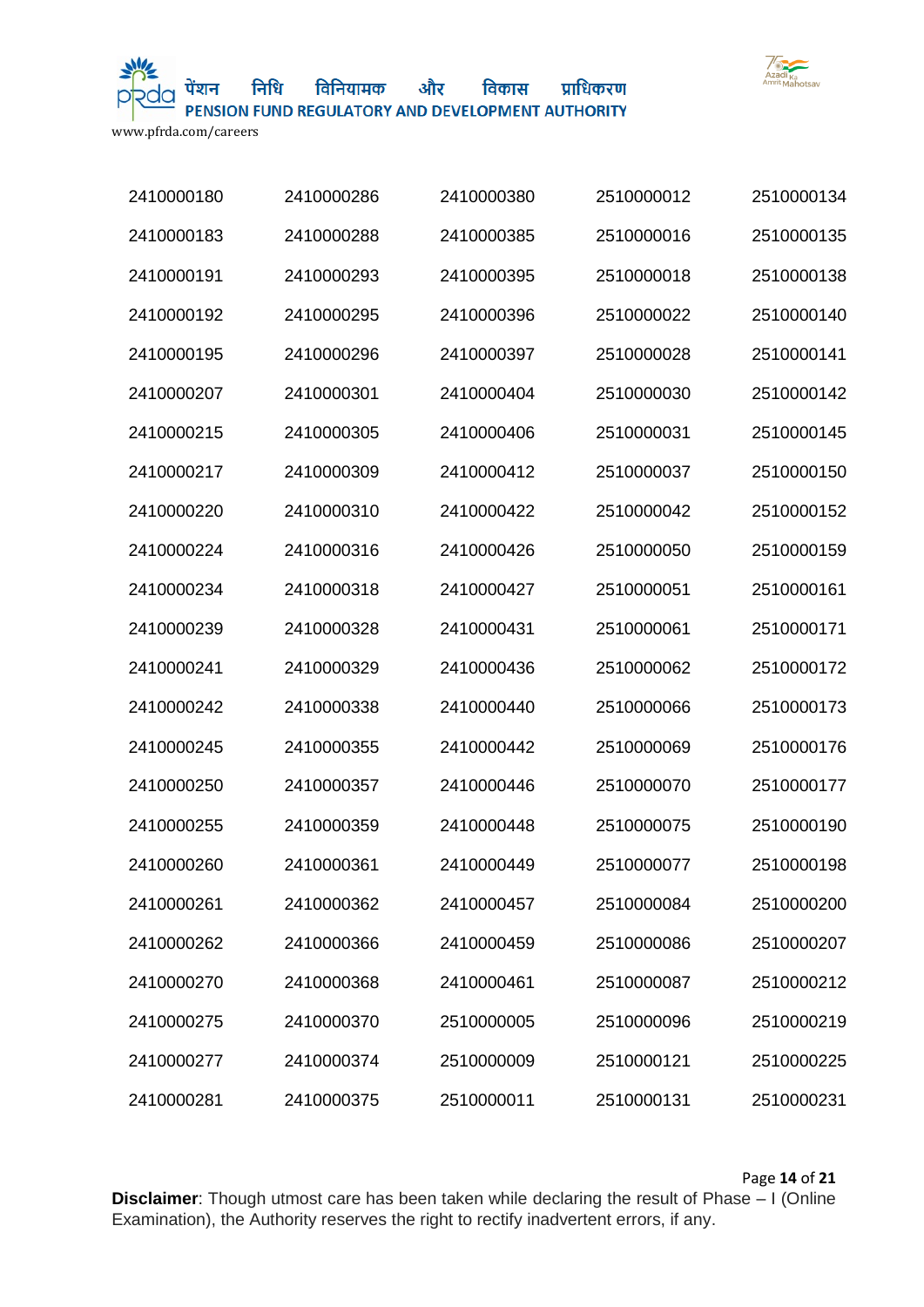

निधि विनियामक

और विकास प्राधिकरण

PENSION FUND REGULATORY AND DEVELOPMENT AUTHORITY

www.pfrda.com/careers

| 2510000234 | 2610000104 | 2710000053 | 2710000185 | 2810000117 |
|------------|------------|------------|------------|------------|
| 2510000245 | 2610000105 | 2710000054 | 2710000188 | 2810000119 |
| 2510000252 | 2610000119 | 2710000062 | 2710000191 | 2810000156 |
| 2510000255 | 2610000142 | 2710000070 | 2710000198 | 2810000175 |
| 2610000007 | 2610000145 | 2710000074 | 2710000199 | 2810000239 |
| 2610000009 | 2610000147 | 2710000084 | 2710000202 | 2810000251 |
| 2610000013 | 2610000150 | 2710000090 | 2710000203 | 2810000263 |
| 2610000014 | 2610000158 | 2710000097 | 2710000211 | 2810000295 |
| 2610000027 | 2610000165 | 2710000127 | 2710000212 | 2810000323 |
| 2610000028 | 2610000172 | 2710000129 | 2710000222 | 2810000330 |
| 2610000042 | 2610000173 | 2710000131 | 2710000230 | 2810000334 |
| 2610000048 | 2610000176 | 2710000137 | 2710000238 | 2810000356 |
| 2610000057 | 2710000002 | 2710000142 | 2710000240 | 2810000369 |
| 2610000063 | 2710000006 | 2710000144 | 2710000242 | 2810000380 |
| 2610000065 | 2710000008 | 2710000147 | 2710000245 | 2810000382 |
| 2610000066 | 2710000010 | 2710000148 | 2710000252 | 2810000427 |
| 2610000068 | 2710000011 | 2710000157 | 2710000253 | 2810000433 |
| 2610000075 | 2710000013 | 2710000160 | 2710000261 | 2810000440 |
| 2610000083 | 2710000025 | 2710000161 | 2710000267 | 2810000452 |
| 2610000086 | 2710000031 | 2710000167 | 2710000281 | 2810000508 |
| 2610000089 | 2710000039 | 2710000170 | 2810000009 | 2810000517 |
| 2610000091 | 2710000041 | 2710000172 | 2810000010 | 2810000531 |
| 2610000098 | 2710000046 | 2710000173 | 2810000017 | 2810000537 |
| 2610000103 | 2710000049 | 2710000182 | 2810000106 | 2810000538 |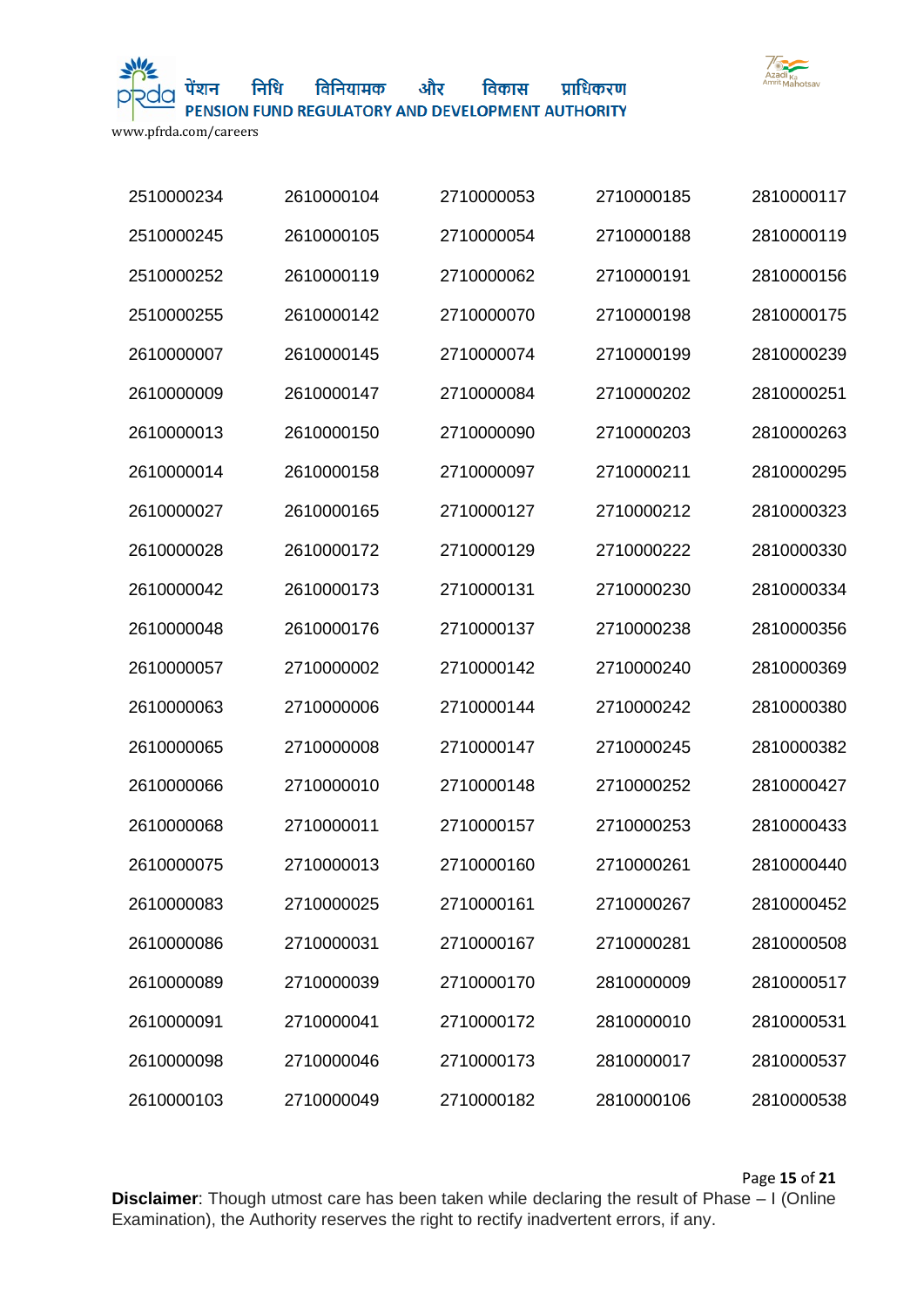

और निधि विनियामक

PENSION FUND REGULATORY AND DEVELOPMENT AUTHORITY

विकास

प्राधिकरण

www.pfrda.com/careers

पेंशन

2810000561

| <b>ACTUARIAL STREAM</b> |            |                                    |            |            |  |
|-------------------------|------------|------------------------------------|------------|------------|--|
| 1310000231              | 1710001372 | 2310000585                         | 2310000852 | 2810000095 |  |
| 1510000345              | 1810000279 | 2310000592                         | 2310000934 | 2810000278 |  |
| 1610000377              | 2010000152 | 2310000674                         | 2510000169 |            |  |
| 1710001206              | 2110000584 | 2310000778                         | 2710000097 |            |  |
|                         |            |                                    |            |            |  |
|                         |            | <b>FINANCE AND ACCOUNTS STREAM</b> |            |            |  |
| 1110000134              | 1310000436 | 1510000461                         | 1710000433 | 1710001060 |  |
| 1110000155              | 1410000092 | 1510000476                         | 1710000478 | 1710001070 |  |
| 1110000233              | 1510000021 | 1510000478                         | 1710000521 | 1710001151 |  |
| 1110000238              | 1510000028 | 1510000483                         | 1710000555 | 1710001160 |  |
| 1110000245              | 1510000060 | 1510000512                         | 1710000657 | 1710001189 |  |
| 1110000279              | 1510000089 | 1610000232                         | 1710000713 | 1710001214 |  |
| 1210000047              | 1510000100 | 1610000308                         | 1710000718 | 1710001246 |  |
| 1210000073              | 1510000109 | 1610000537                         | 1710000728 | 1710001268 |  |
| 1210000245              | 1510000127 | 1610000601                         | 1710000787 | 1710001269 |  |
| 1210000270              | 1510000298 | 1710000071                         | 1710000846 | 1710001294 |  |
| 1210000358              | 1510000313 | 1710000183                         | 1710000875 | 1710001307 |  |
| 1310000063              | 1510000335 | 1710000252                         | 1710000908 | 1710001310 |  |
| 1310000066              | 1510000377 | 1710000292                         | 1710000989 | 1710001311 |  |
| 1310000134              | 1510000396 | 1710000314                         | 1710001016 | 1710001313 |  |
| 1310000192              | 1510000416 | 1710000326                         | 1710001030 | 1710001331 |  |
| 1310000200              | 1510000432 | 1710000400                         | 1710001051 | 1710001486 |  |

Page **16** of **21**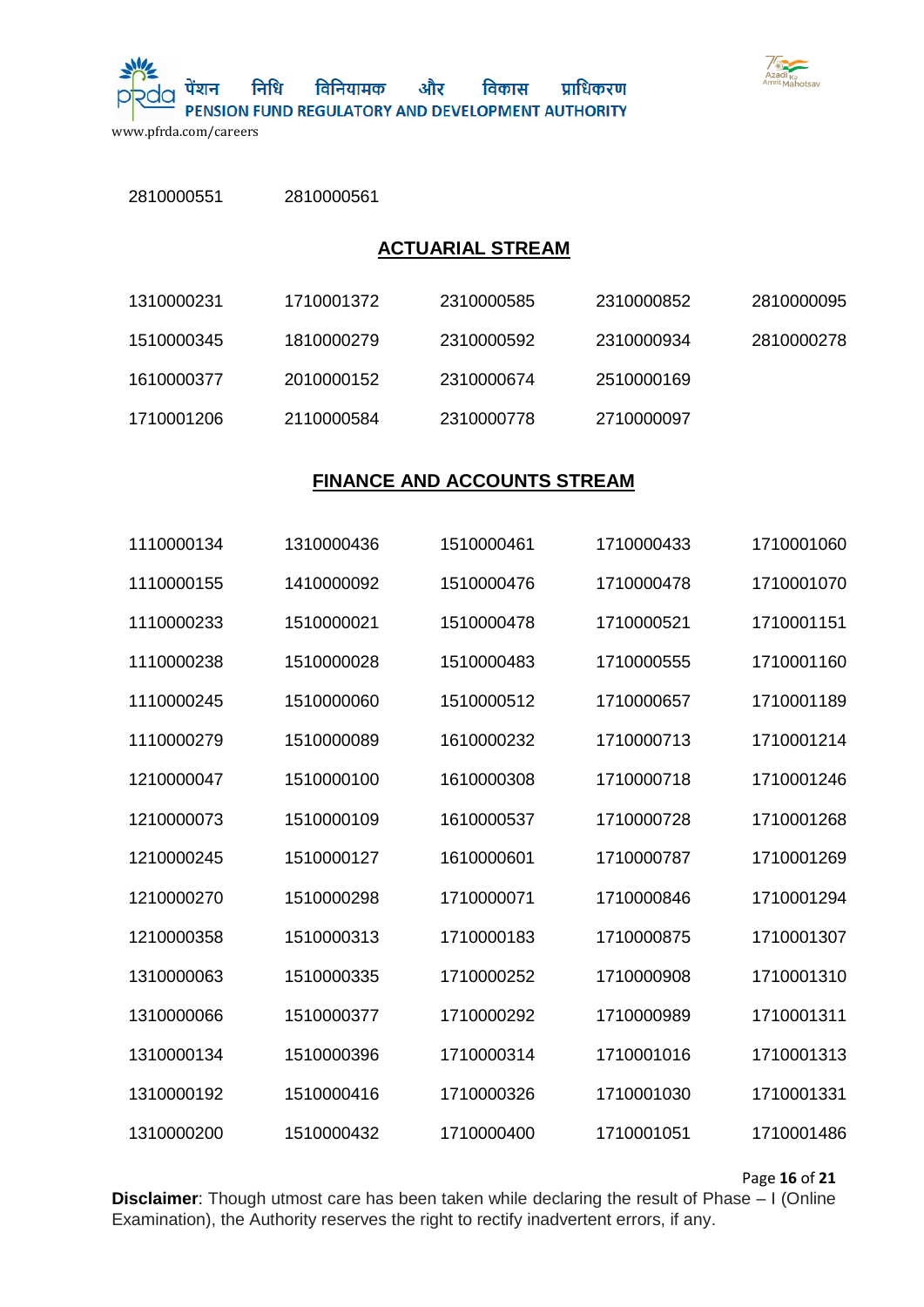

विनियामक

और PENSION FUND REGULATORY AND DEVELOPMENT AUTHORITY

विकास

प्राधिकरण

www.pfrda.com/careers

| 1710001546 | 1910000279 | 2010000216 | 2110000418 | 2310000647 |
|------------|------------|------------|------------|------------|
| 1710001556 | 1910000296 | 2010000273 | 2110000495 | 2310000767 |
| 1710001601 | 1910000324 | 2010000274 | 2210000075 | 2310000843 |
| 1710001673 | 1910000409 | 2010000312 | 2210000230 | 2310000905 |
| 1710001686 | 1910000592 | 2010000361 | 2210000309 | 2310000975 |
| 1710001702 | 1910000660 | 2010000386 | 2210000468 | 2310000999 |
| 1710001789 | 1910000825 | 2010000389 | 2210000482 | 2310001001 |
| 1710001831 | 1910001011 | 2010000414 | 2310000166 | 2410000045 |
| 1710001927 | 1910001016 | 2010000417 | 2310000172 | 2410000062 |
| 1710001961 | 2010000031 | 2010000423 | 2310000194 | 2410000170 |
| 1710002054 | 2010000038 | 2010000445 | 2310000205 | 2410000196 |
| 1710002063 | 2010000064 | 2010000455 | 2310000258 | 2510000049 |
| 1710002078 | 2010000087 | 2010000464 | 2310000270 | 2510000077 |
| 1710002128 | 2010000091 | 2010000479 | 2310000351 | 2610000014 |
| 1710002154 | 2010000117 | 2010000507 | 2310000385 | 2610000080 |
| 1810000169 | 2010000124 | 2010000512 | 2310000395 | 2710000032 |
| 1810000457 | 2010000162 | 2110000036 | 2310000431 | 2710000148 |
| 1910000154 | 2010000164 | 2110000093 | 2310000472 | 2710000165 |
| 1910000236 | 2010000176 | 2110000289 | 2310000512 | 2710000249 |
| 1910000260 | 2010000194 | 2110000392 | 2310000640 | 2810000458 |

## **INFORMATION TECHNOLOGY STREAM**

| 1110000075 | 1210000026 | 1210000293 | 1310000141 | 1410000045 |
|------------|------------|------------|------------|------------|
| 1110000126 | 1210000123 | 1210000295 | 1310000232 | 1510000134 |
| 1110000127 | 1210000126 | 1210000325 | 1410000017 | 1510000143 |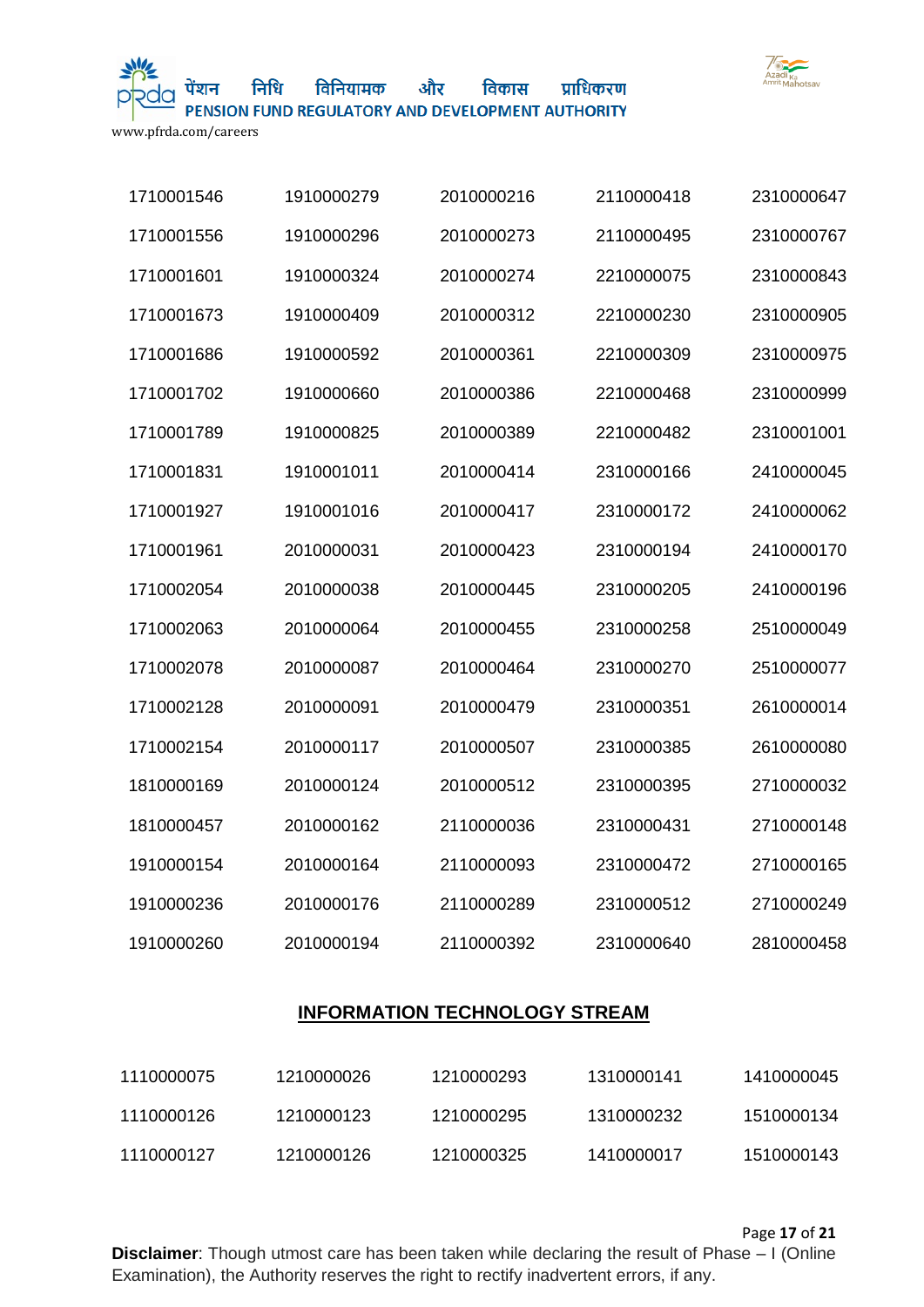

और विकास विनियामक प्राधिकरण

PENSION FUND REGULATORY AND DEVELOPMENT AUTHORITY

www.pfrda.com/careers

| 1510000165 | 1710000735 | 1710001748 | 1910000854 | 2210000012 |
|------------|------------|------------|------------|------------|
| 1510000189 | 1710000794 | 1710001765 | 1910000912 | 2210000021 |
| 1510000215 | 1710000830 | 1710001796 | 2010000062 | 2210000044 |
| 1510000447 | 1710000865 | 1710001933 | 2010000082 | 2210000214 |
| 1610000053 | 1710000993 | 1710001959 | 2010000205 | 2210000287 |
| 1610000055 | 1710000998 | 1710001967 | 2010000260 | 2210000328 |
| 1610000095 | 1710001049 | 1710002026 | 2010000294 | 2210000338 |
| 1610000117 | 1710001084 | 1710002052 | 2010000427 | 2310000064 |
| 1610000192 | 1710001211 | 1710002070 | 2010000451 | 2310000081 |
| 1610000237 | 1710001231 | 1710002090 | 2010000456 | 2310000113 |
| 1610000265 | 1710001275 | 1710002107 | 2010000461 | 2310000129 |
| 1610000424 | 1710001327 | 1710002118 | 2010000476 | 2310000135 |
| 1610000436 | 1710001349 | 1710002122 | 2010000505 | 2310000155 |
| 1610000462 | 1710001398 | 1710002151 | 2110000062 | 2310000169 |
| 1610000521 | 1710001458 | 1710002160 | 2110000130 | 2310000182 |
| 1610000583 | 1710001534 | 1910000016 | 2110000180 | 2310000229 |
| 1610000614 | 1710001610 | 1910000034 | 2110000196 | 2310000251 |
| 1710000185 | 1710001631 | 1910000110 | 2110000199 | 2310000257 |
| 1710000234 | 1710001632 | 1910000185 | 2110000304 | 2310000265 |
| 1710000372 | 1710001639 | 1910000420 | 2110000336 | 2310000290 |
| 1710000376 | 1710001647 | 1910000491 | 2110000364 | 2310000314 |
| 1710000513 | 1710001654 | 1910000619 | 2110000506 | 2310000337 |
| 1710000602 | 1710001689 | 1910000644 | 2110000635 | 2310000429 |
| 1710000671 | 1710001694 | 1910000680 | 2110000646 | 2310000458 |
| 1710000679 | 1710001743 | 1910000737 | 2110000665 | 2310000491 |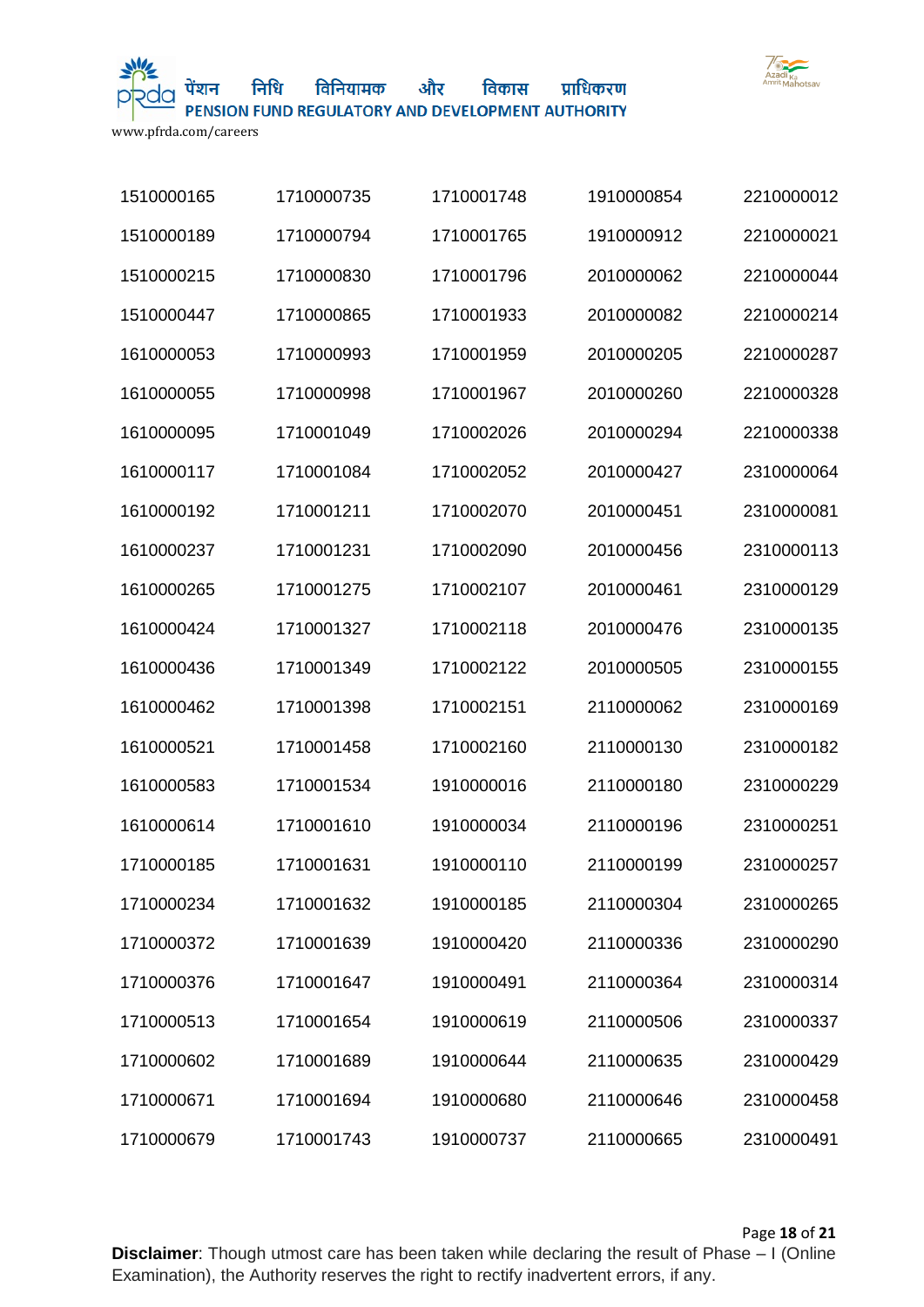

और विनियामक विकास प्राधिकरण

PENSION FUND REGULATORY AND DEVELOPMENT AUTHORITY

www.pfrda.com/careers

| 2310000500 | 2310000865 | 2510000143 | 2510000241 | 2810000006 |
|------------|------------|------------|------------|------------|
| 2310000586 | 2310000944 | 2510000160 | 2510000258 | 2810000009 |
| 2310000617 | 2310001025 | 2510000165 | 2510000259 | 2810000141 |
| 2310000628 | 2310001060 | 2510000181 | 2710000098 | 2810000189 |
| 2310000641 | 2410000186 | 2510000204 | 2710000150 | 2810000288 |
| 2310000715 | 2410000194 | 2510000209 | 2710000151 | 2810000314 |
| 2310000745 | 2410000247 | 2510000210 | 2710000237 |            |
| 2310000782 | 2410000384 | 2510000223 | 2710000257 |            |
| 2310000814 | 2510000133 | 2510000226 | 2710000260 |            |

# **RAJBHASHA (OFFICIAL LANGUAGE) STREAM**

| 1110000062 | 1510000195 | 1710000481 | 1710001520 | 2010000348 |
|------------|------------|------------|------------|------------|
| 1310000039 | 1510000243 | 1710000622 | 1710001668 | 2110000032 |
| 1310000054 | 1510000255 | 1710000692 | 1710001704 | 2110000033 |
| 1310000103 | 1510000439 | 1710000693 | 1710001843 | 2110000042 |
| 1310000106 | 1510000450 | 1710000955 | 1710001848 | 2110000077 |
| 1310000152 | 1610000272 | 1710001013 | 1710001975 | 2110000094 |
| 1310000217 | 1610000291 | 1710001064 | 1710002148 | 2110000107 |
| 1310000270 | 1610000347 | 1710001219 | 1910000356 | 2110000131 |
| 1310000324 | 1710000078 | 1710001226 | 1910000847 | 2110000161 |
| 1310000329 | 1710000176 | 1710001255 | 2010000013 | 2110000163 |
| 1310000414 | 1710000204 | 1710001280 | 2010000057 | 2110000169 |
| 1410000170 | 1710000386 | 1710001385 | 2010000131 | 2110000201 |
| 1410000224 | 1710000395 | 1710001424 | 2010000163 | 2110000205 |
| 1510000038 | 1710000462 | 1710001485 | 2010000201 | 2110000244 |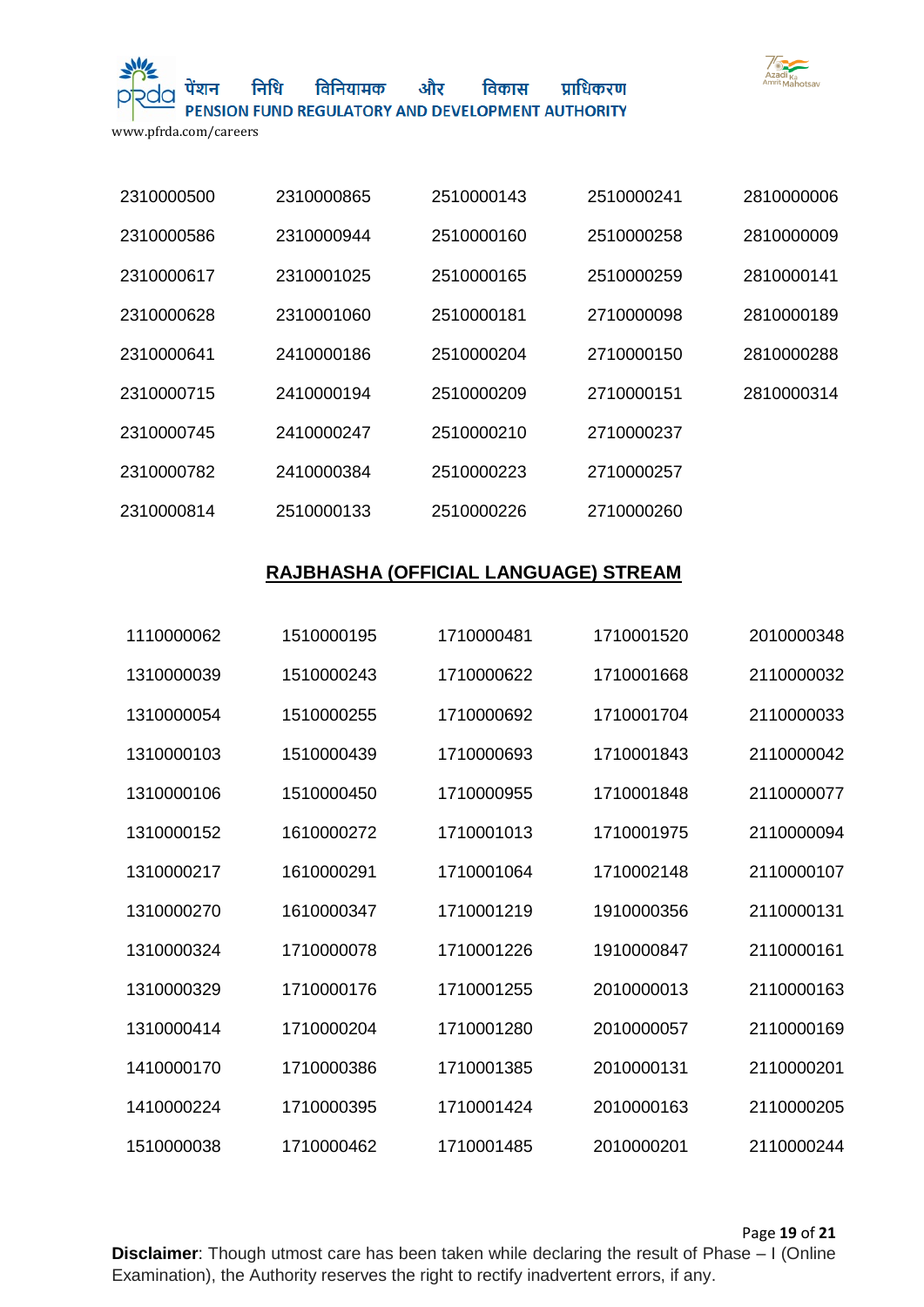

और विनियामक विकास प्राधिकरण

PENSION FUND REGULATORY AND DEVELOPMENT AUTHORITY

www.pfrda.com/careers

| 2110000273 | 2110000443 | 2110000591 | 2310001045 | 2710000180 |
|------------|------------|------------|------------|------------|
| 2110000292 | 2110000486 | 2110000596 | 2510000060 | 2710000200 |
| 2110000313 | 2110000494 | 2110000608 | 2510000074 | 2710000251 |
| 2110000328 | 2110000498 | 2110000663 | 2510000127 | 2710000266 |
| 2110000335 | 2110000509 | 2210000081 | 2510000185 | 2810000345 |
| 2110000355 | 2110000539 | 2210000308 | 2610000004 |            |
| 2110000363 | 2110000559 | 2210000478 | 2610000041 |            |
| 2110000386 | 2110000568 | 2310000183 | 2710000067 |            |
| 2110000437 | 2110000569 | 2310000868 | 2710000153 |            |

# **RESEARCH (ECONOMICS) STREAM**

| 1310000241 | 1710000269 | 1710001077 | 1710001832 | 2010000013 |
|------------|------------|------------|------------|------------|
| 1310000354 | 1710000305 | 1710001102 | 1710001841 | 2010000190 |
| 1410000019 | 1710000390 | 1710001114 | 1710001949 | 2010000412 |
| 1410000030 | 1710000409 | 1710001125 | 1710001992 | 2110000028 |
| 1410000173 | 1710000437 | 1710001252 | 1710002080 | 2110000345 |
| 1510000327 | 1710000559 | 1710001297 | 1710002089 | 2110000351 |
| 1510000346 | 1710000618 | 1710001337 | 1710002132 | 2110000481 |
| 1510000450 | 1710000829 | 1710001443 | 1710002140 | 2110000571 |
| 1610000046 | 1710000837 | 1710001456 | 1810000273 | 2110000683 |
| 1710000064 | 1710000941 | 1710001566 | 1810000274 | 2210000115 |
| 1710000075 | 1710000947 | 1710001630 | 1810000373 | 2210000345 |
| 1710000106 | 1710000948 | 1710001695 | 1910000333 | 2210000383 |
| 1710000111 | 1710000973 | 1710001725 | 1910000404 | 2310000514 |
| 1710000186 | 1710001061 | 1710001797 | 1910000861 | 2710000050 |